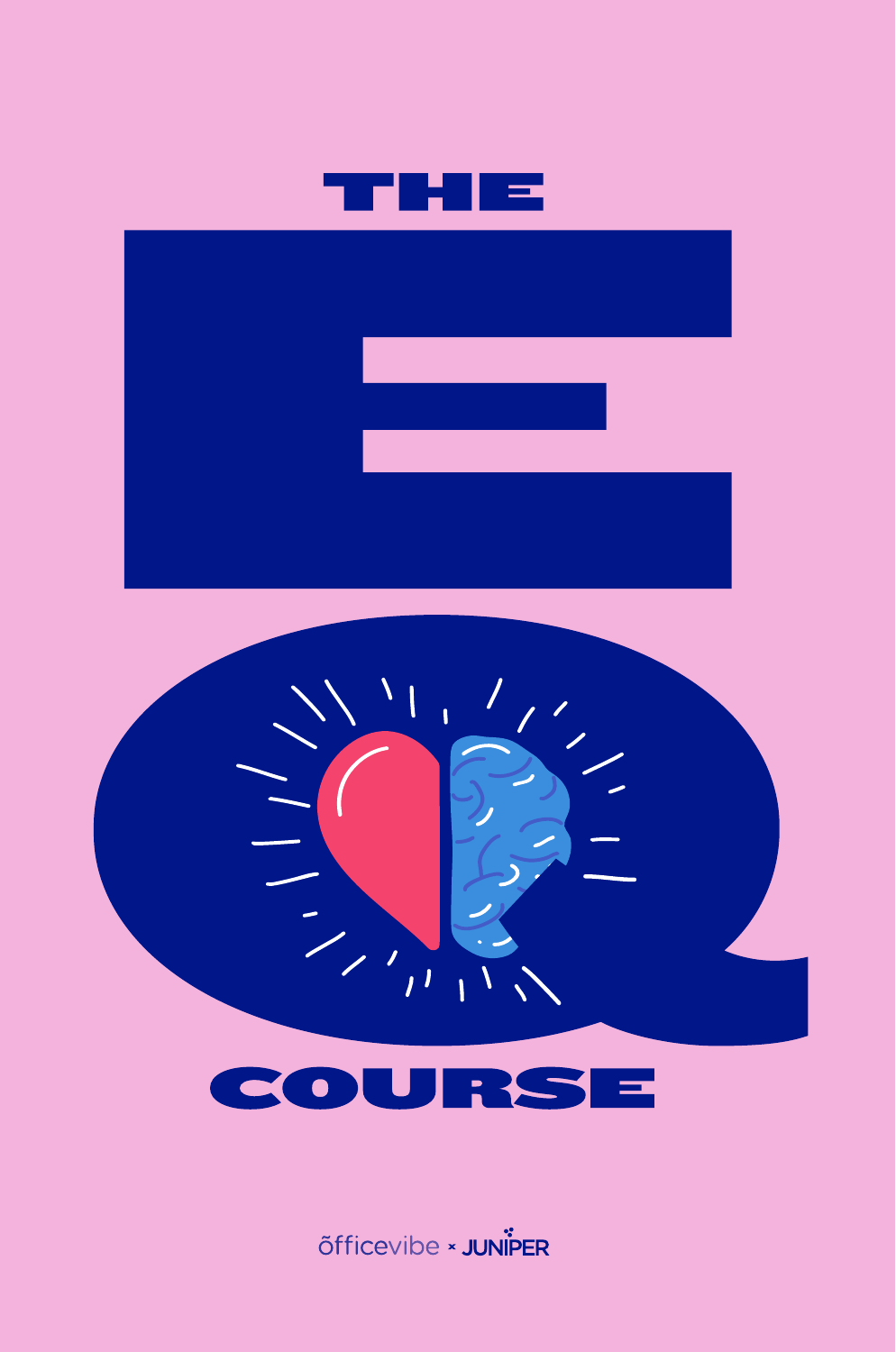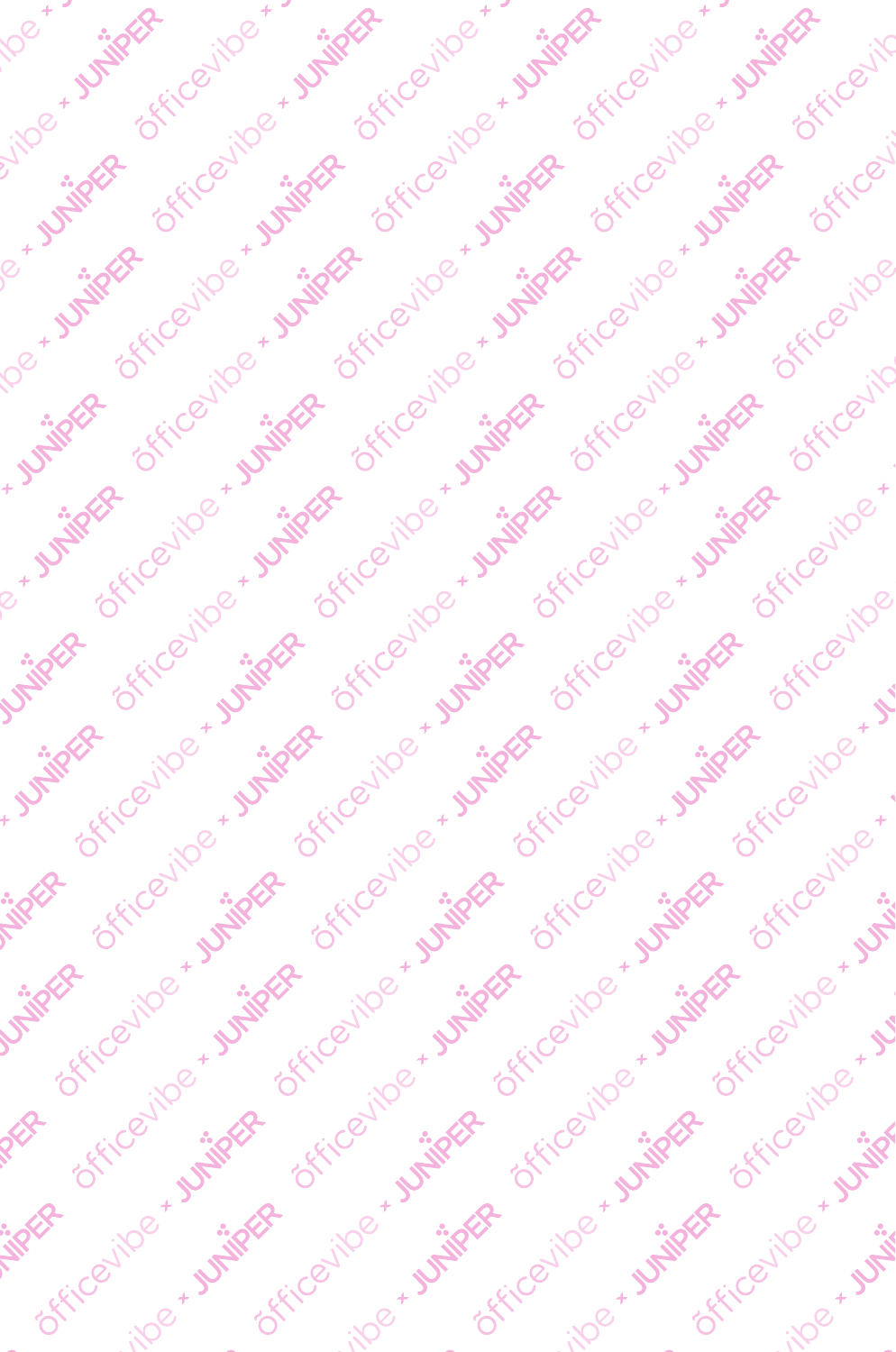

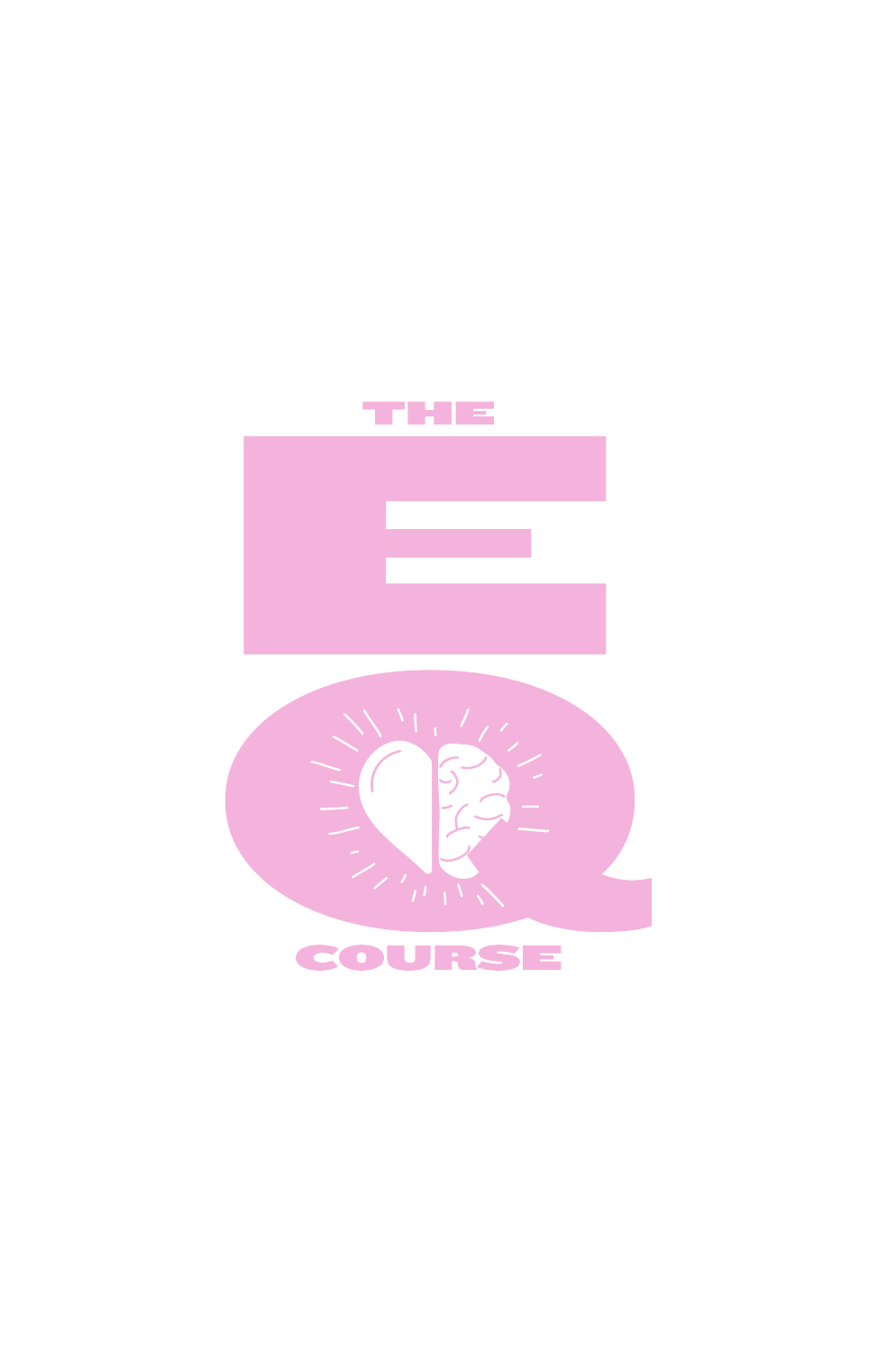## So What Exactly Is This EQ That You'll Be Developing?

Simply put, having a high EQ means having the ability to recognize, understand and manage your own emotions, while also responding to and influencing the emotions of others. We've broken down this course into 5 Key EQ Skills that will help you do exactly that. They are:

|                     | Self-Awareness Knowing your own strengths<br>and weaknesses.                       |
|---------------------|------------------------------------------------------------------------------------|
|                     | <b>Self-Regulation</b> Controlling and redirecting<br>your moods and reactions.    |
| <b>Empathy</b>      | Understanding what drives<br>others' actions and behaviors.                        |
| <b>Social Skill</b> | Bringing others to your way of thinking.                                           |
| <b>Motivation</b>   | Aligning others' values and goals<br>with the bigger mission<br>to create purpose. |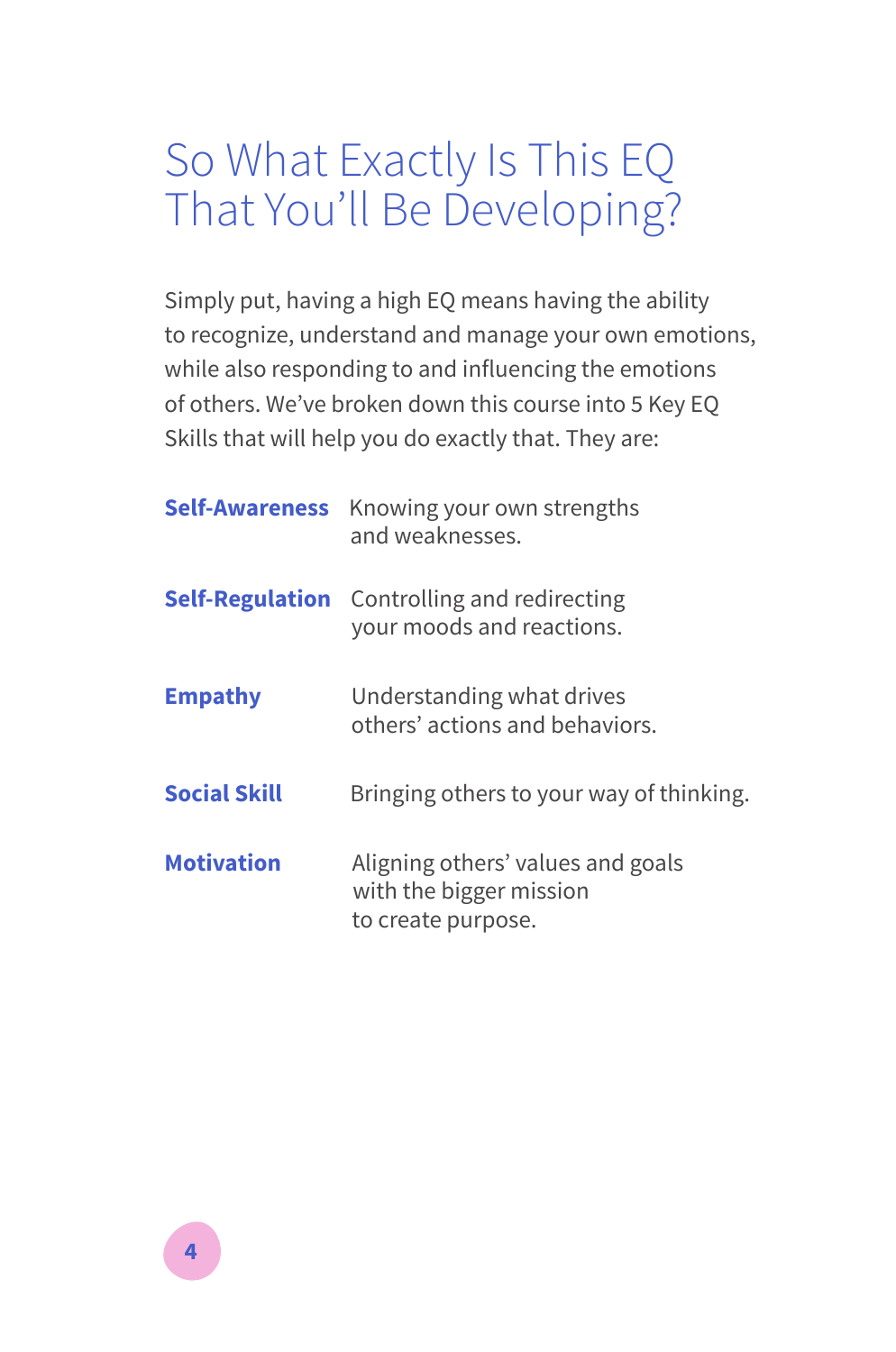### Why Is Having A High EQ So Useful - Even Critical - For You As A Manager?

Traditionally, good leadership has been associated with greater intellectual abilities and technical skills. While those skills are still important, they're increasingly being considered as entry-level requirements for managerial positions. Research shows that today's top leaders have both the required intellectual quotient (IQ) for the job, and a high emotional quotient (EQ). The most successful leaders are the ones who actively develop their EQ by focusing on how to better serve their people. So, increasing your EQ is actually key to maximizing your own and your team's performance.

## Can Emotional Intelligence Be Learned?

Like with any talent, some people are just naturally better at this than others. But as any Olympic athlete will tell you, raw talent doesn't win you the gold – practice, feedback and persistence do. Just like any other muscle, you need to exercise your brain to master those people skills. As the saying goes – practice makes perfect!

The most important part for you will be the homework – you'll make the most progress by actually using the techniques presented. Go at your own pace. There's no time limit, and no prize for finishing quickly. A lot of the homework involves other people – and that's by design. These are tough skills to learn by yourself, and you'll only get better (and closer to your team) if you work on them live.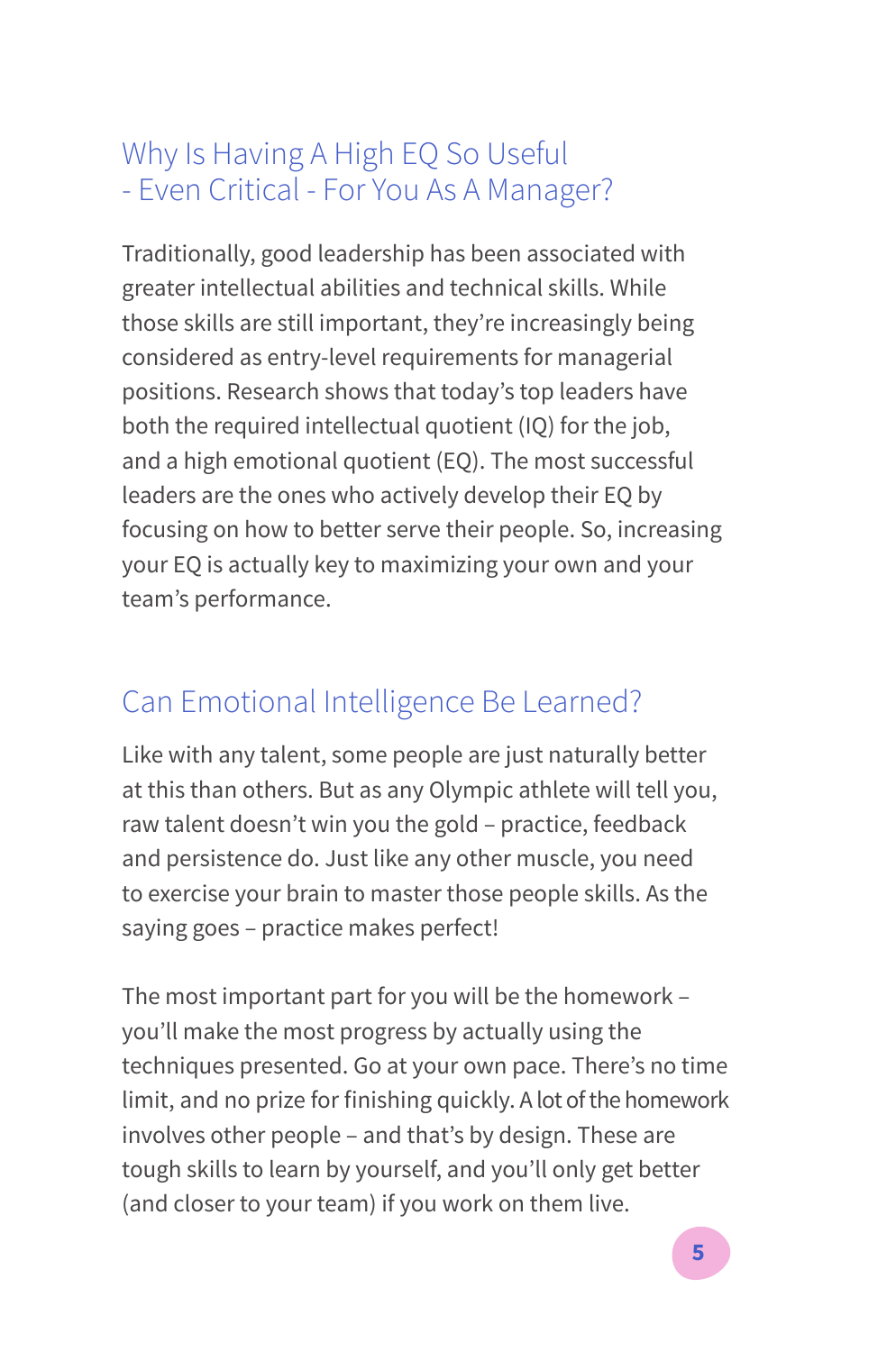

# Self-Awareness

How can we understand others if we don't understand ourselves first? Self-awareness is the essential ingredient to emotional intelligence, and the perfect starting point for our EQ journey.

## Consider The Following Scenario

You've received negative comments from an employee about how you're doing as a manager.

Even the most appreciated managers aren't spared negative feedback from time to time, but receiving critical comments isn't as important as what you choose to do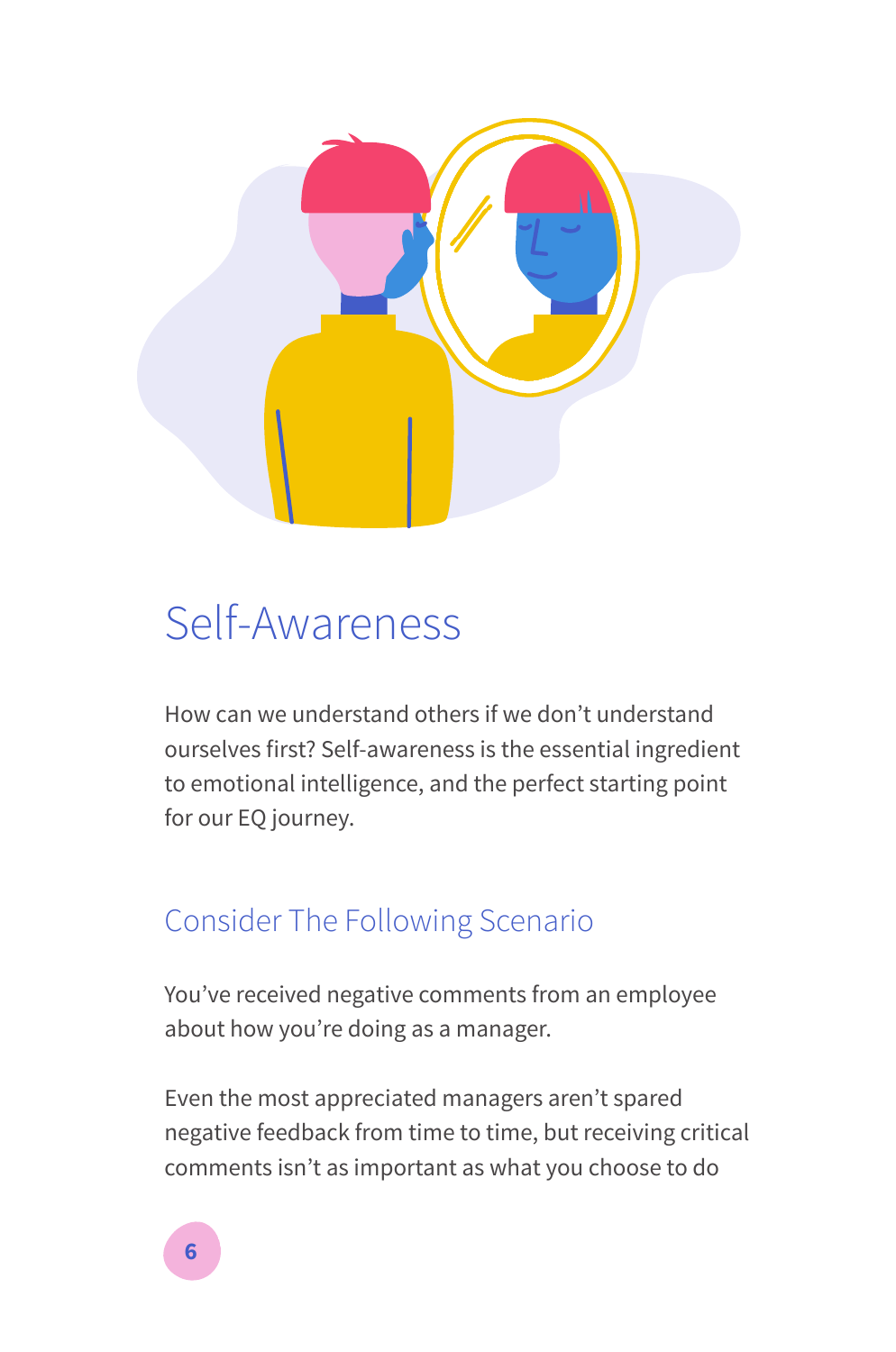with them. Understanding how your behavior and actions affect others is the key to assessing your own strengths and weaknesses, as well as the starting point for helping others to do the same. Put another way, self-awareness is the first step in becoming a great leader. Therefore, feedback – whether negative or positive – is a gift you should be thankful for… even if it's not always the most pleasant of experiences.

As explained by psychologist and author of Emotional Intelligence, Daniel Goleman, "People who assess themselves honestly – that is, self-aware people – are well suited to do the same for the organizations they run." Being self-aware will help you make better decisions for two reasons. Firstly, an honest assessment of your own capabilities, and those of others around you will make assigning tasks that much easier. Secondly, the openness and humility needed for self-awareness will help you look at problems in a less ego-driven way. What's more, your honesty will earn you respect as a leader.

To start drawing an accurate portrait of yourself, follow these homework instructions.

#### Homework To Become More Self-Aware

#### 1. Self-Assessment

To start uncovering your traits, ask yourself and write down the answers to: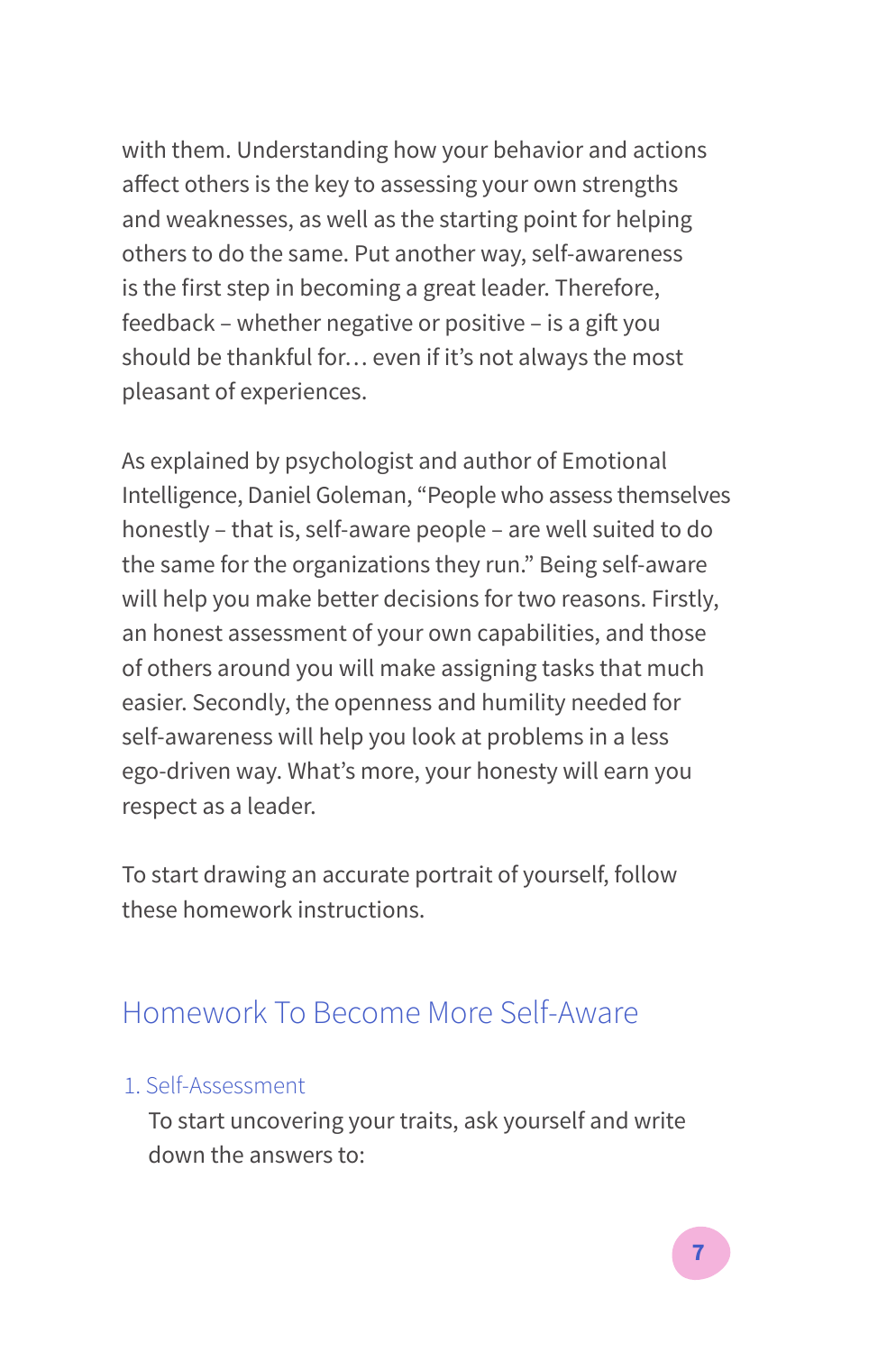**When am I at my best, and why? What am I like on a very bad day? What does my ideal-self look like?**

#### 2. Solicit Feedback

Next, ask the same questions to a few trusted colleagues or team members you either currently work with, or have worked with in the past. Create opportunities for as many people as possible to give you feedback either anonymously, or by scheduling one-on-one meetings. Frame your feedback request along the lines of: I'm looking to understand how to better serve my team - and your honest, constructive feedback will help me reach that goal.

#### 3. Compare Answers

Now compare the answers you originally wrote down to the feedback you collected:

### **What did others confirm about you? Is there anything unexpected in what they said? What stands out, and why?**

4. Follow Up

Share and discuss your findings with the people you tapped for feedback. Following up will help you draw an even clearer picture and show that you truly value their input.

Repeat these steps every 3-6 months to track and celebrate your progress!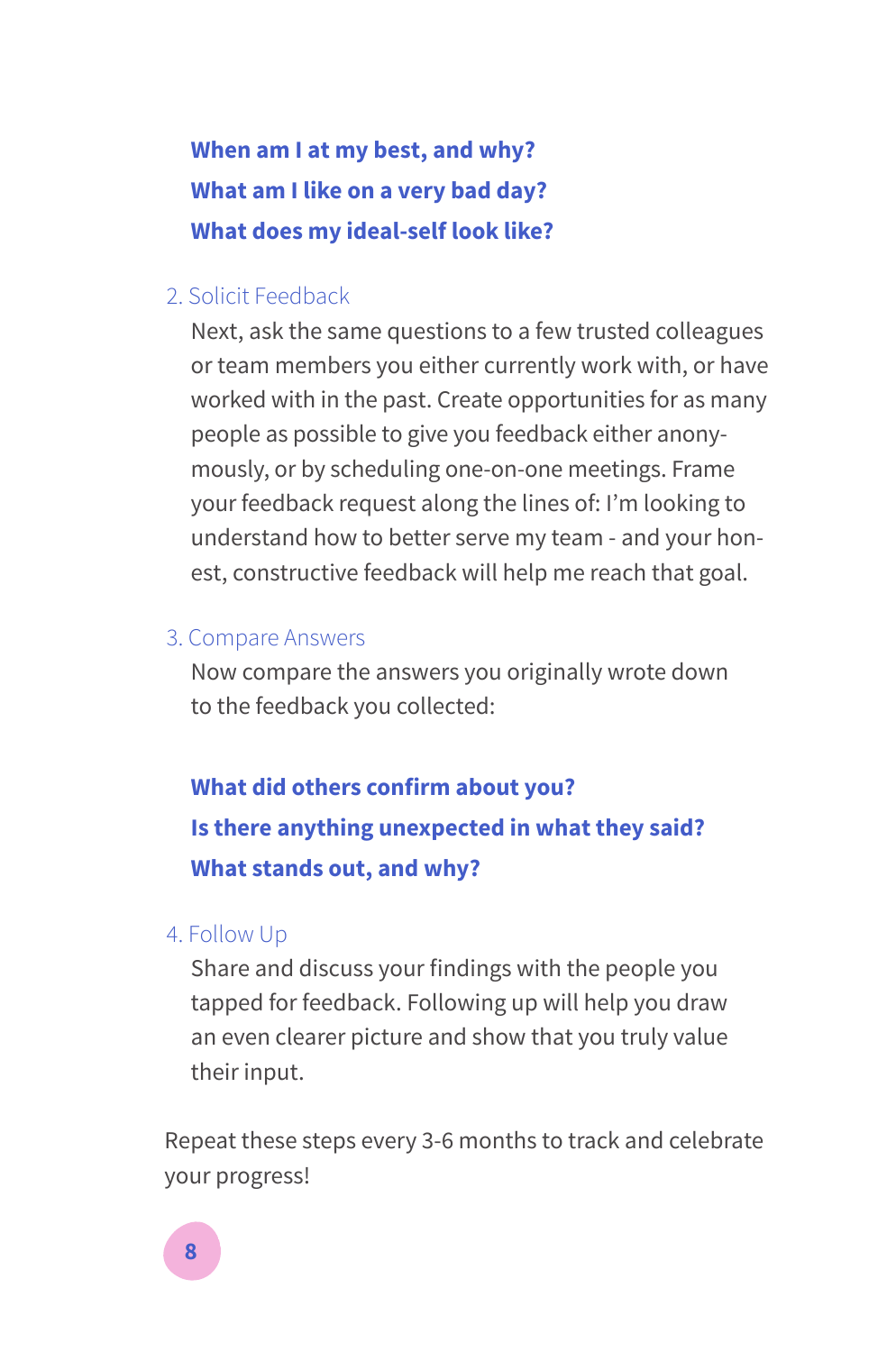

## Key Tips For Soliciting Feedback

- Embrace the idea that generally every piece of feedback holds some truth that can help you become a more effective leader.
- Do not interrupt, and avoid becoming defensive.
- Remember to thank others for their courage, honesty, and time.

## Try This Tool

If you're looking for an easy way to collect anonymous feedback from your team, Officevibe's employee engagement software lets you do that, and more. Plus it's free for managers! Check it out at **officevibe.com**

## Additional Resources

Psychometric Test: One way to learn about yourself is through psychometric (personality) testing. Doing an assessment like Myers-Briggs or Hermann Brain Dominance can help raise your awareness about the ways you function best. 16 Personalities also offers a free (and fun!) online self-assessment. Though far from perfect, these tests can provide you with a framework for identifying your own preferred thinking style, and can also help you realize that others may think and act differently (for different reasons) than you do.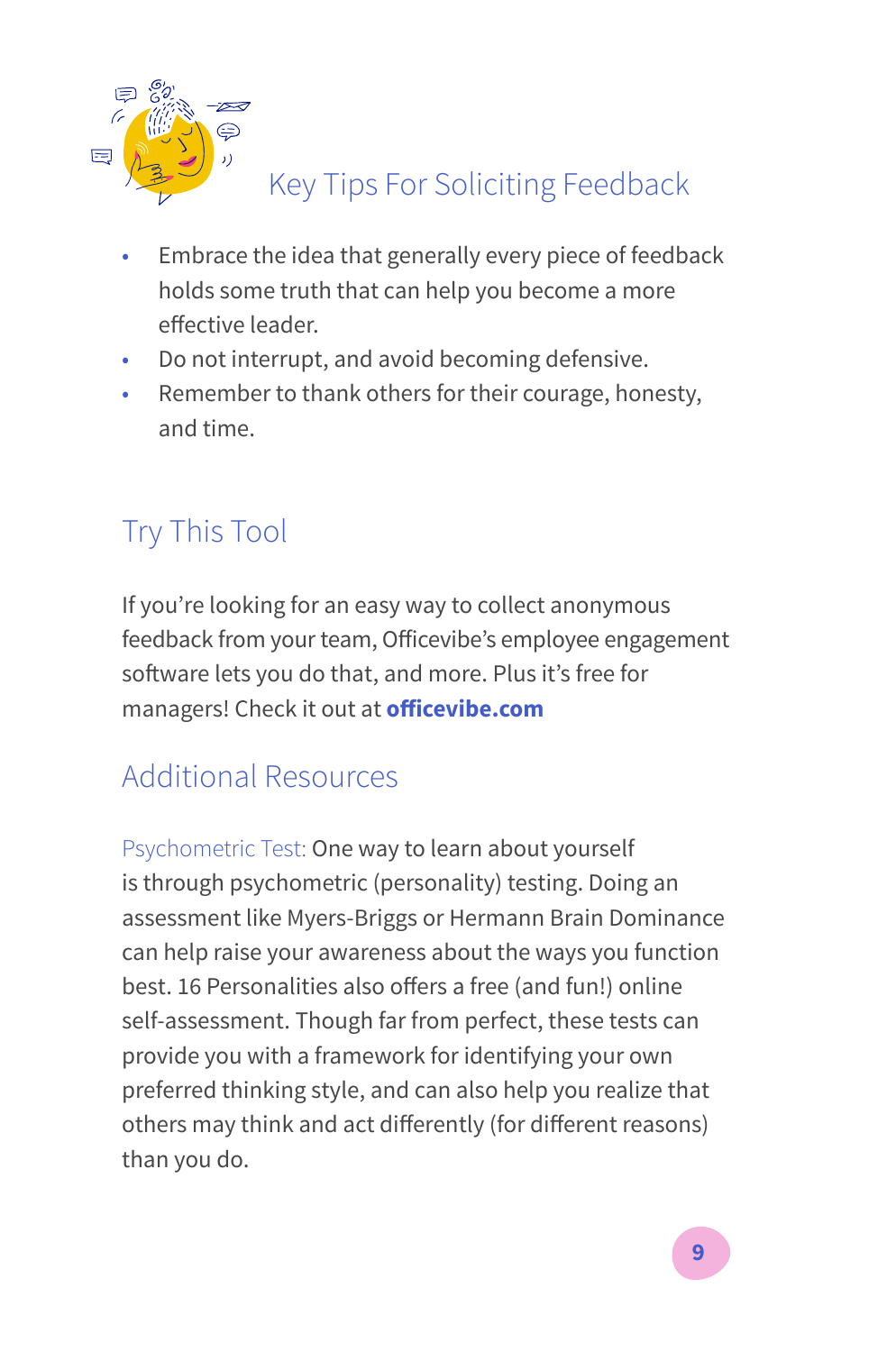

# Self-Regulation

It's not enough just to understand ourselves – we also need to be able to adjust our behavior accordingly. Monitoring and managing the ways in which we react to the world around us is crucial to achieving success as a leader.

## Consider The Following Scenario

You're having a bad day (maybe because of personal reasons or something at work) and you struggle with staying positive, cool-headed, and energetic.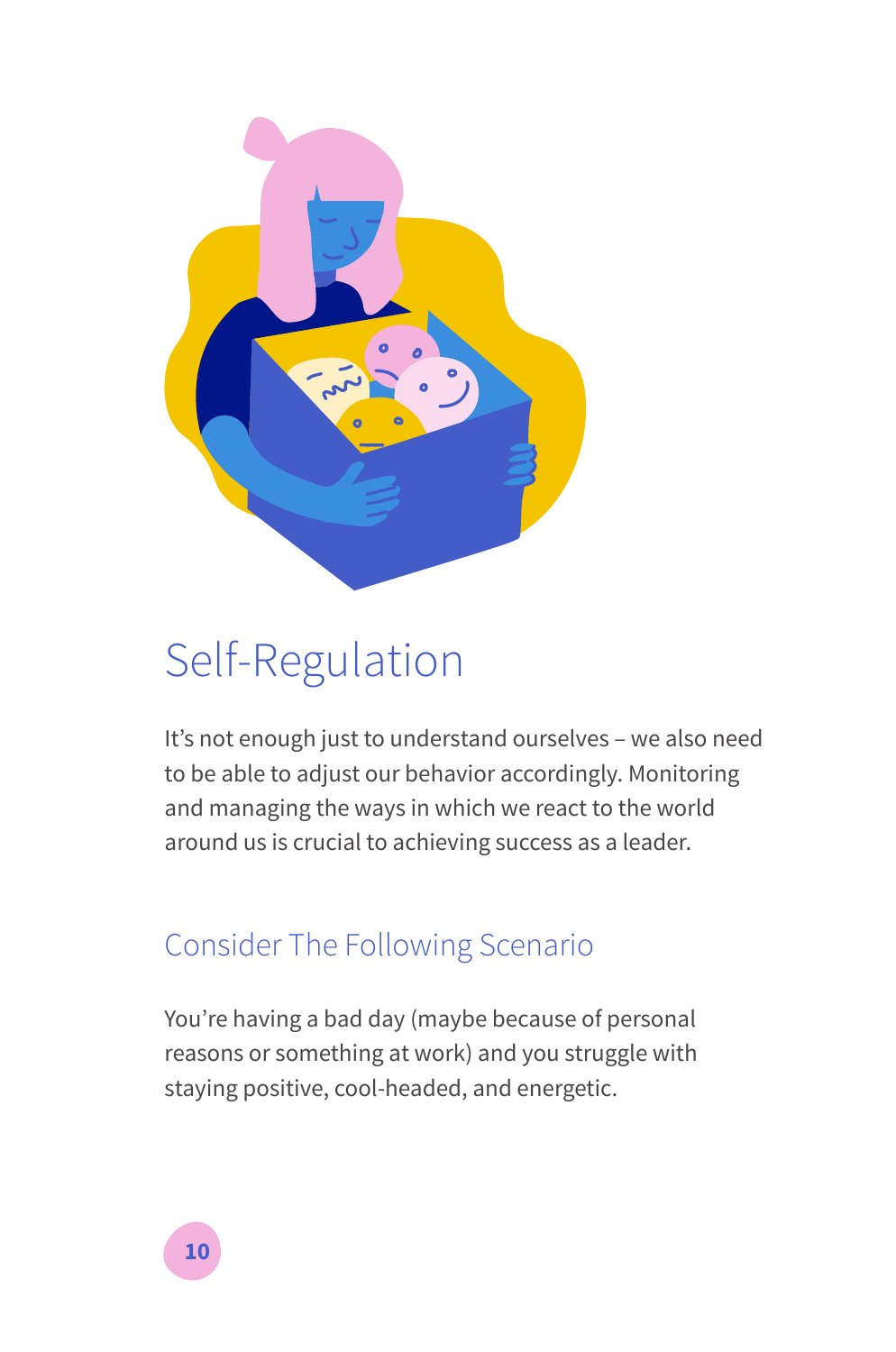Now that you're getting better at recognizing the effect you have on others, it's time to work on making sure that effect remains positive. The ability to self-regulate – to control your own feelings and impulses – is a crucial ingredient to great leadership.

Being able to "lead" yourself first helps you create an environment of trust and fairness for your team. If you're known to deal with issues reasonably and calmly, your team will be more open and honest with you. Also, being in control of your emotions will help you deal with the increasing pace of change in business. Good leaders don't panic when big changes occur – they gather information before making decisions, present clear analysis when offering thoughtful solutions, and make lemonade from the lemons they're given.

The key to mastering self-regulation is changing your perception of the events that affect you, so you can fix your resulting behavior. By frequently reflecting on your behavior and what drives it, as well as getting others to help you in that process, it becomes easier to correct your default reactions while learning to manage situations in new, more positive ways.

Follow the homework instructions on the next page to keep your bad moods from negatively affecting your work relationships.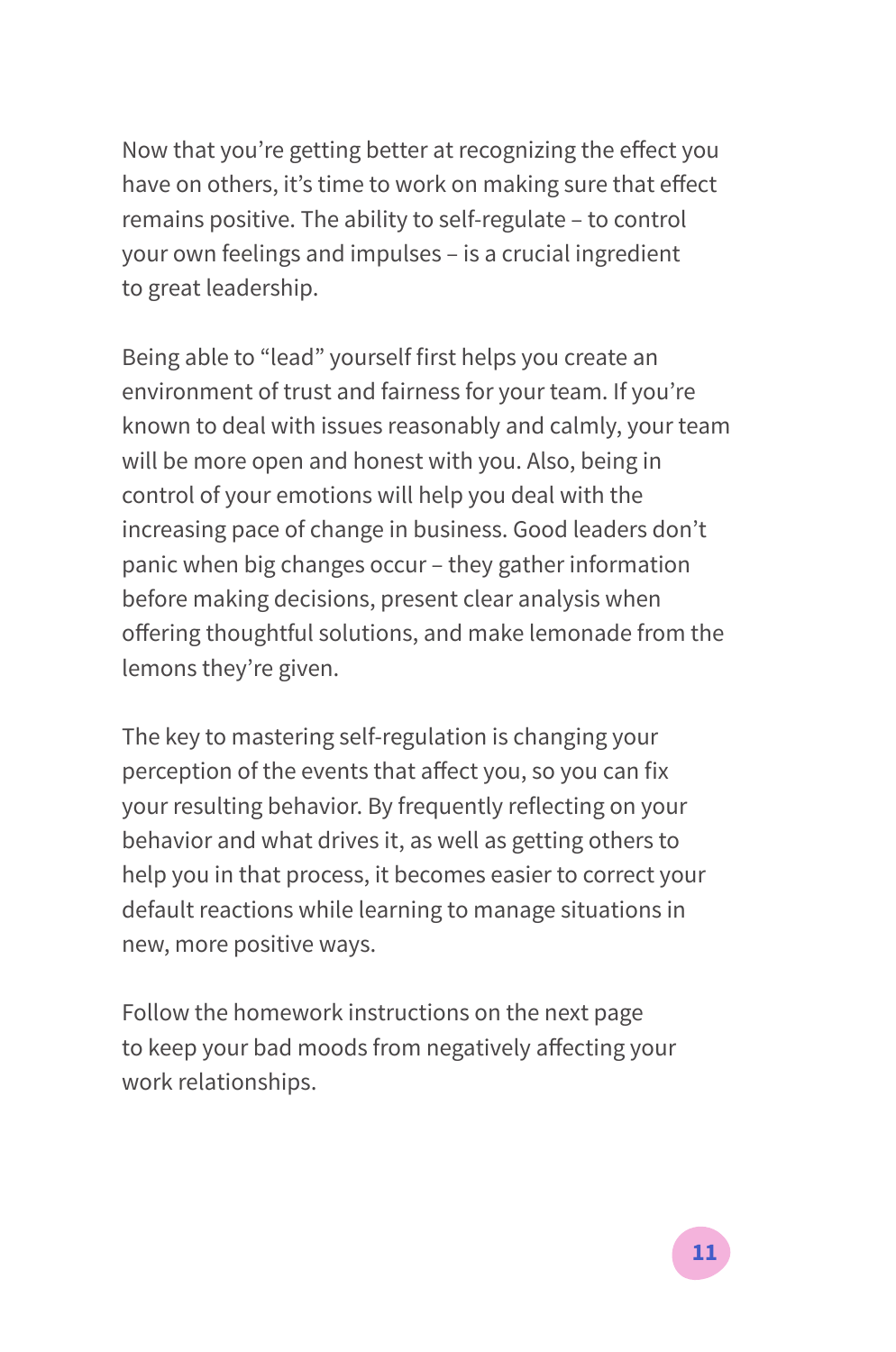### Homework To Self-Regulate

#### 1. Schedule Check-Ins

Schedule daily end-of-day or end-of-week check-ins with 1-2 trusted employees or colleagues to gather feedback on your behavior and actions.

Ask them and write down their answers to the question: What did I do well and what could I have done better today/this week, why, and how?

As with the last piece of homework, frame the conversation as follows: I'm looking to understand how to better serve my team - and your honest, constructive feedback will help me reach that goal.

#### 2. Act

Use the outcome of your research and reflection to guide your approach in future situations. Realize that this will take practice, patience, and control. Note that the point is not to stop feeling any negative emotions, which is impossible, but rather to find ways to manage and channel those emotions in a useful way.

#### 3. Reflect

Reflect on the reasons why you sometimes react in a negative way, and work to reframe your approach to the situations that trigger you. How could you have better managed your emotions in that moment?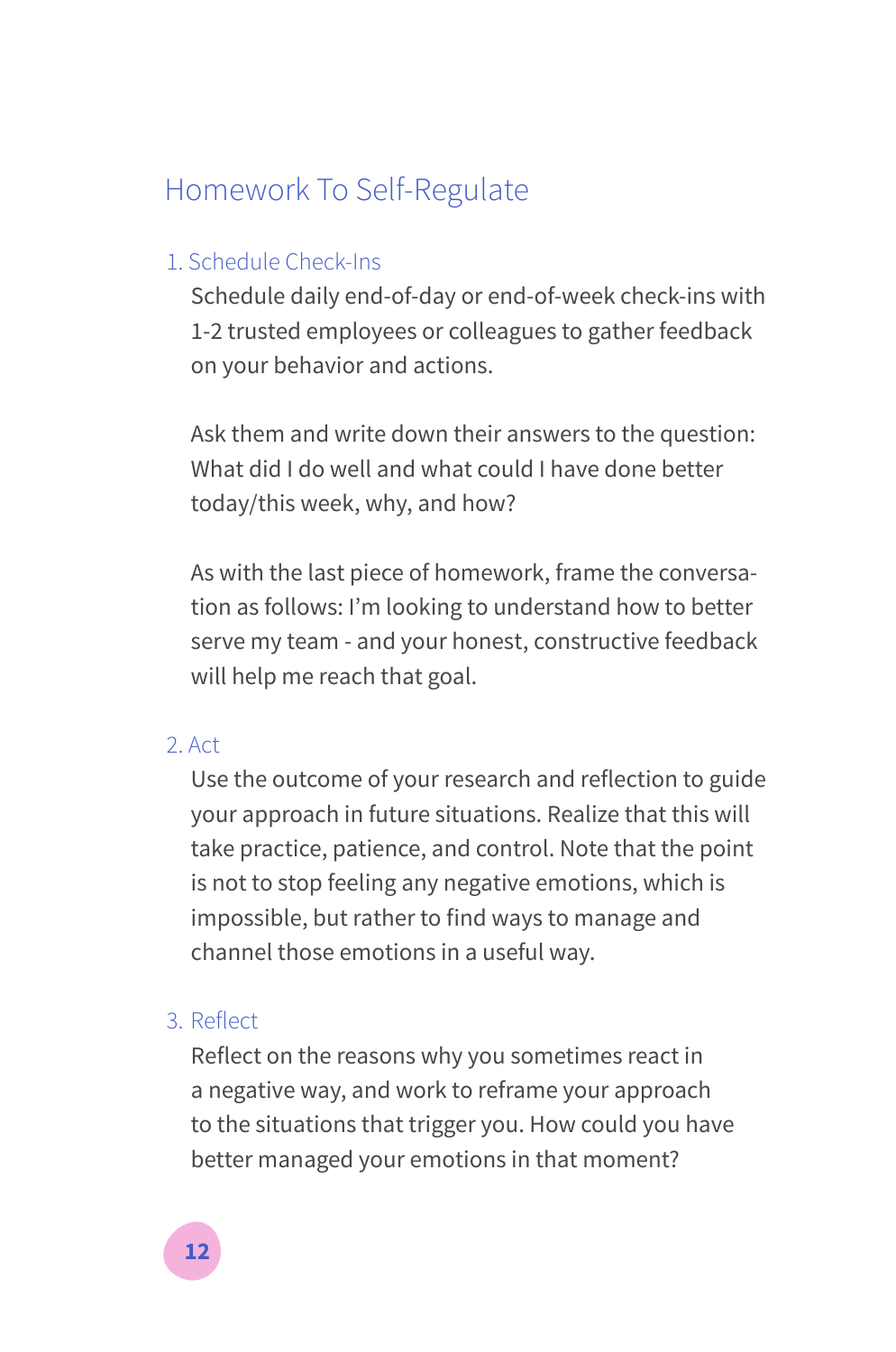#### 4. Follow Up

Share and discuss your findings with the people you tapped for feedback. Following up will help you draw an even clearer picture and show that you truly value their input.

## Additional Resources

Practicing mindfulness is an extremely effective way to improve your mood and gain control over your emotions.

Mindfulness is the ability to be fully present, aware of where you are and what you're doing, while also not being too reactive or overwhelmed by what's happening around you.

There are several books to help you practice mindfulness that you can check out today:

10% Happier: How I Tamed the Voice in My Head, Reduced Stress Without Losing My Edge, and Found Self-Help That Actually Works by Dan Harris

Wherever You Go, There You Are: Mindfulness Meditation in Everyday Life by Jon Kabat-Zinn

The Miracle of Mindfulness: An Introduction to the Practice of Meditation by Thich Nhat Hanh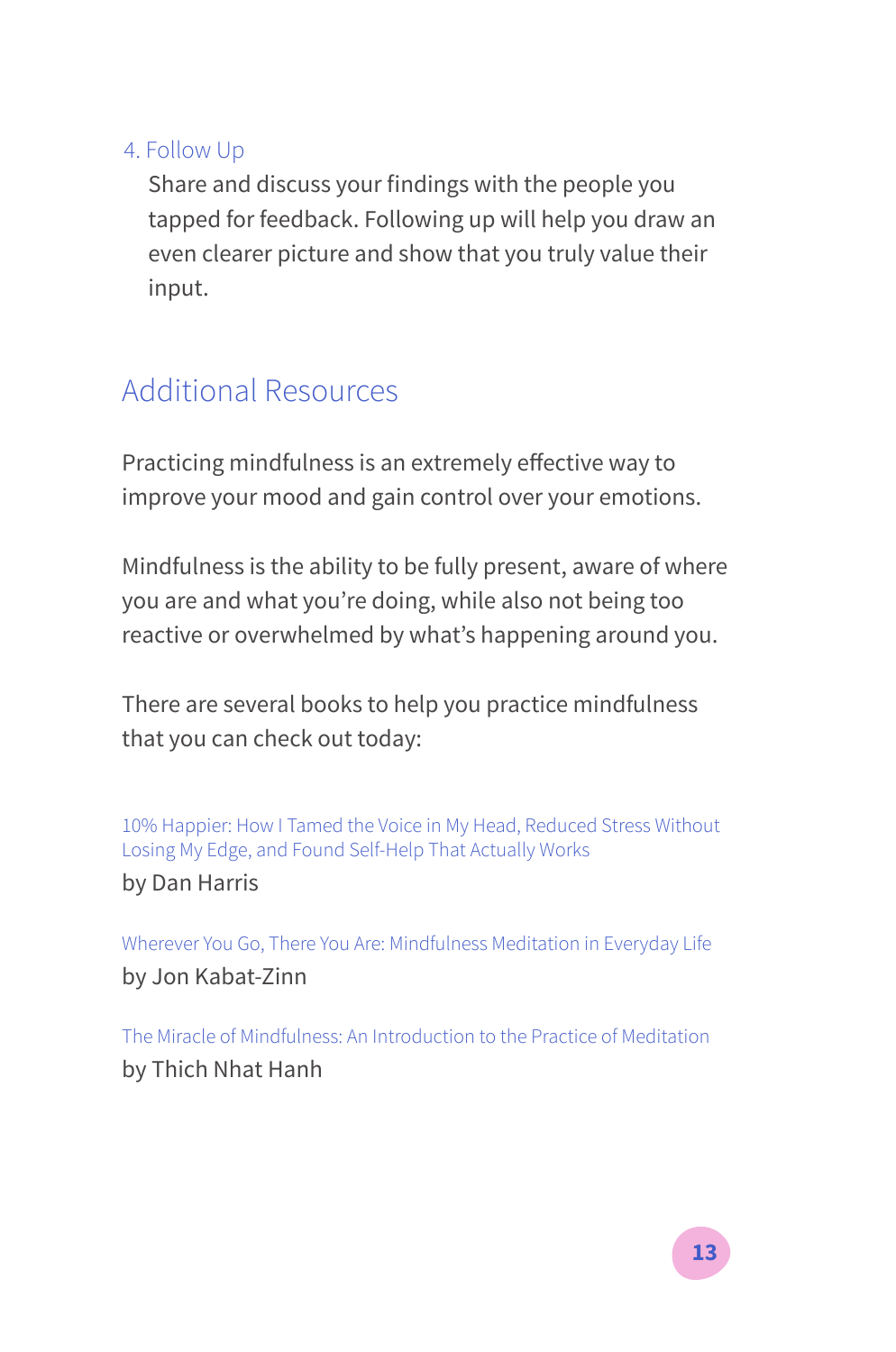

# Empathy

Now that we more easily understand how to regulate ourselves, we can turn our focus toward understanding others. Empathy is the key skill here – seeing the world from someone else's perspective is often the starting point for giving them what they need to be successful themselves.

## Consider The Following Scenario

An employee is underperforming and putting the entire team's success in jeopardy… and you have to let them know.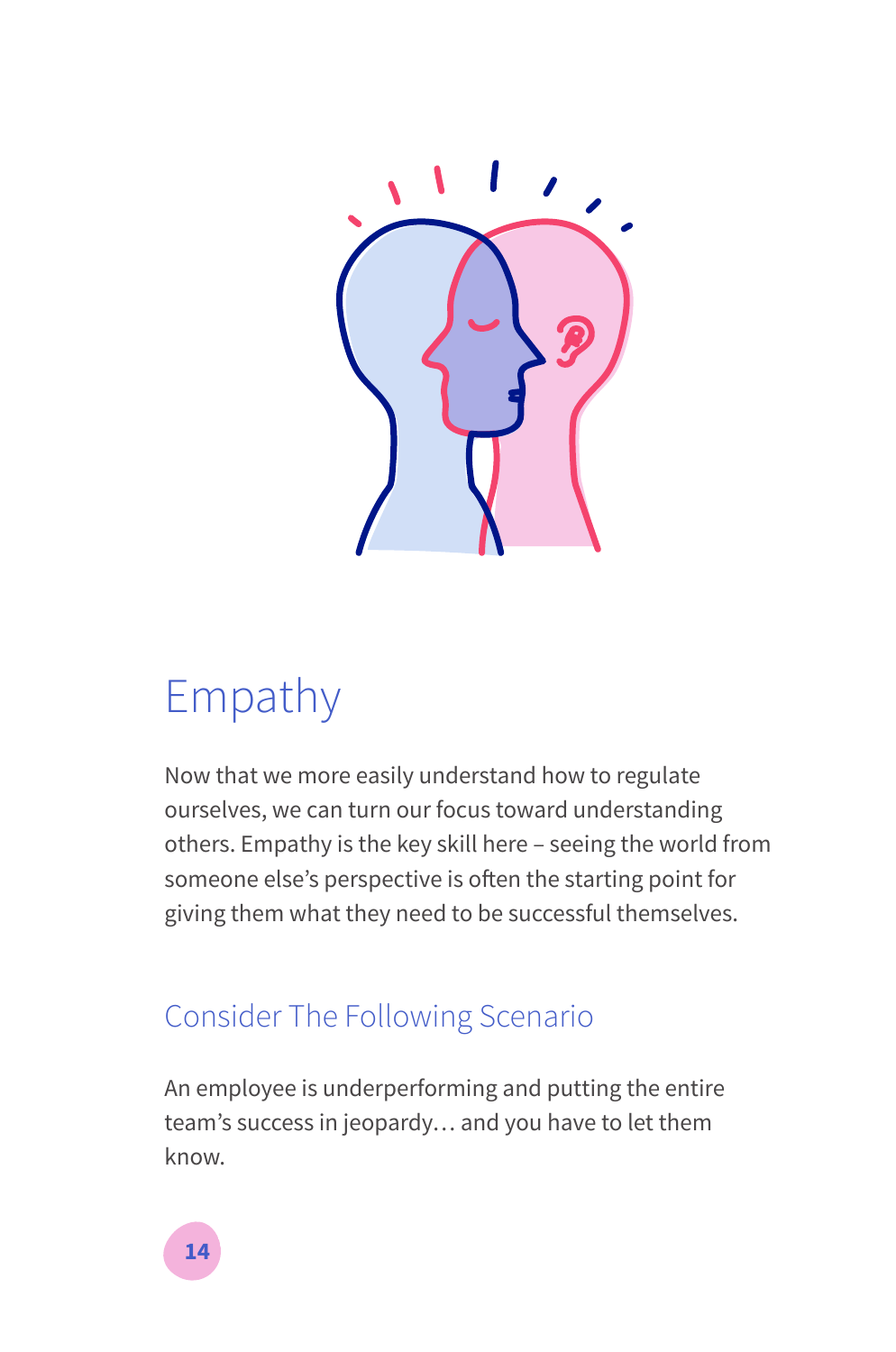Humans are like icebergs – what you observe on the surface is only 10% of who they are. The other 90% which lies "below the surface" – their preferences, knowledge, beliefs, and values – is what really drives their decisions and actions. It's also what you want to understand most about the people you work with.

To understand people at their core you need to develop empathy, which is the ability to thoughtfully consider another person's point of view. The first step in solving the above scenario is having an open conversation and empathizing with the other person's perspective to try and uncover the underlying reasons behind their performance. Underperformance is often a symptom of a deeper problem, not the problem itself. By asking a series of "why" questions, and digging deeper into their motivations, you can better understand the reasons behind the results, and make smarter decisions to help solve the issue.

Once you know what drives or triggers the people on your team, you can use that knowledge to help them be happier at work by finding ways to motivate and challenge them. Employees are much less likely to leave companies where their managers help with continuous self-improvement in ways that are meaningful to them.

Follow the homework instructions to help yourself become more empathic.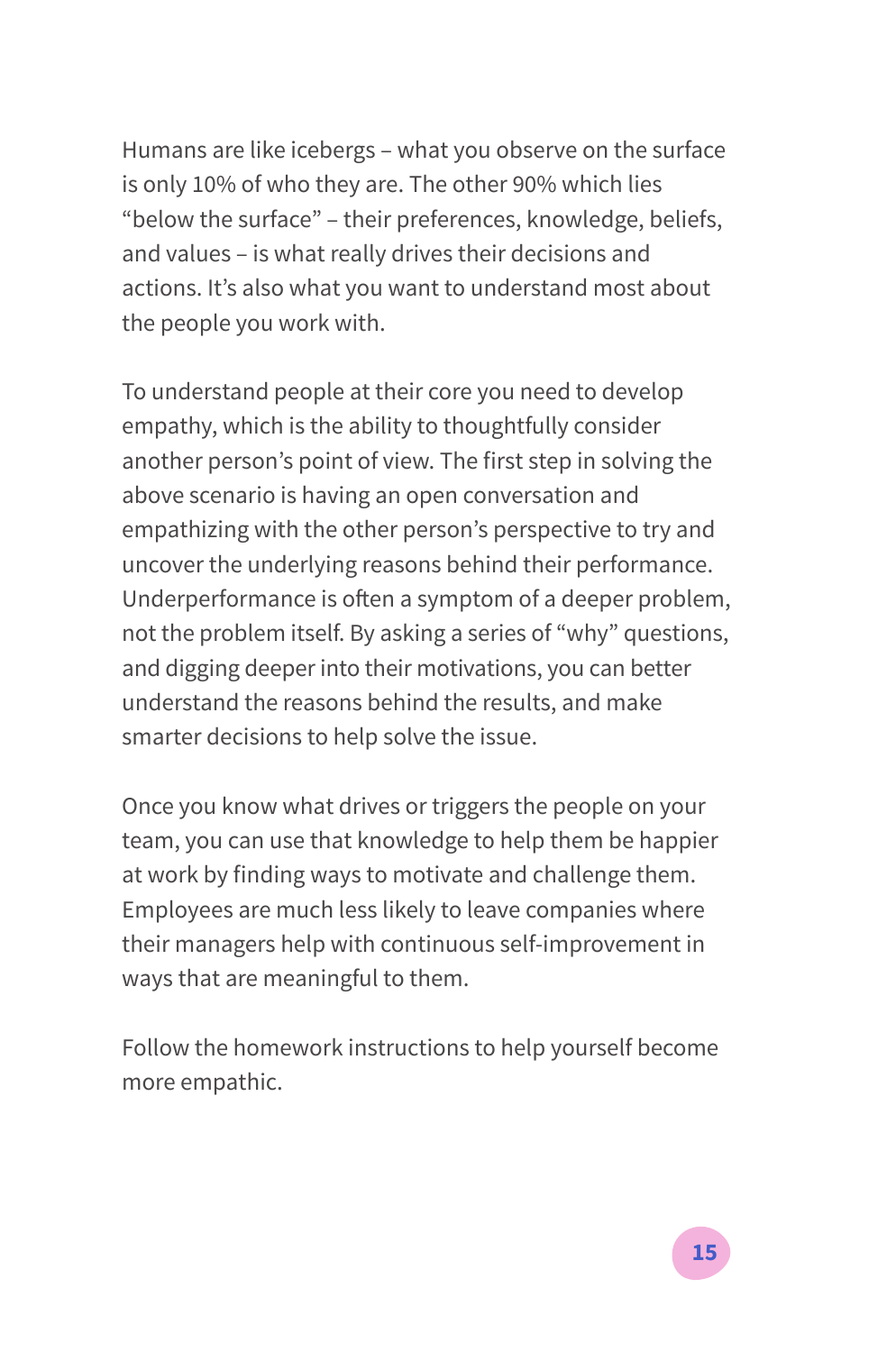### Homework To Develop Empathy

#### 1. Put Yourself In Someone Else's Shoes

Write two paragraphs about someone close to you specifically, what you believe their underlying motivations, values, and beliefs, and stressors are. Then share it with them to see how accurate it is. Practice this exercise with several people to get better at seeing below other people's "water lines".

#### 2. Listen To Understand, Not To Respond

Practice listening to others without interrupting, and then paraphrasing their thoughts afterwards. Provide an insight of what people were trying to communicate but did not say expressly. Finally, ask for feedback on how well you paid attention, paraphrased key points, and showed you understood the message they were conveying.

### Additional Resources

For more insights, tips and tricks on understanding others, check out the following:

The Art of Empathy: A Complete Guide to Life's Most Essential Skill by Karla McLaren

#### Empathy

by Harvard Business Review

**16**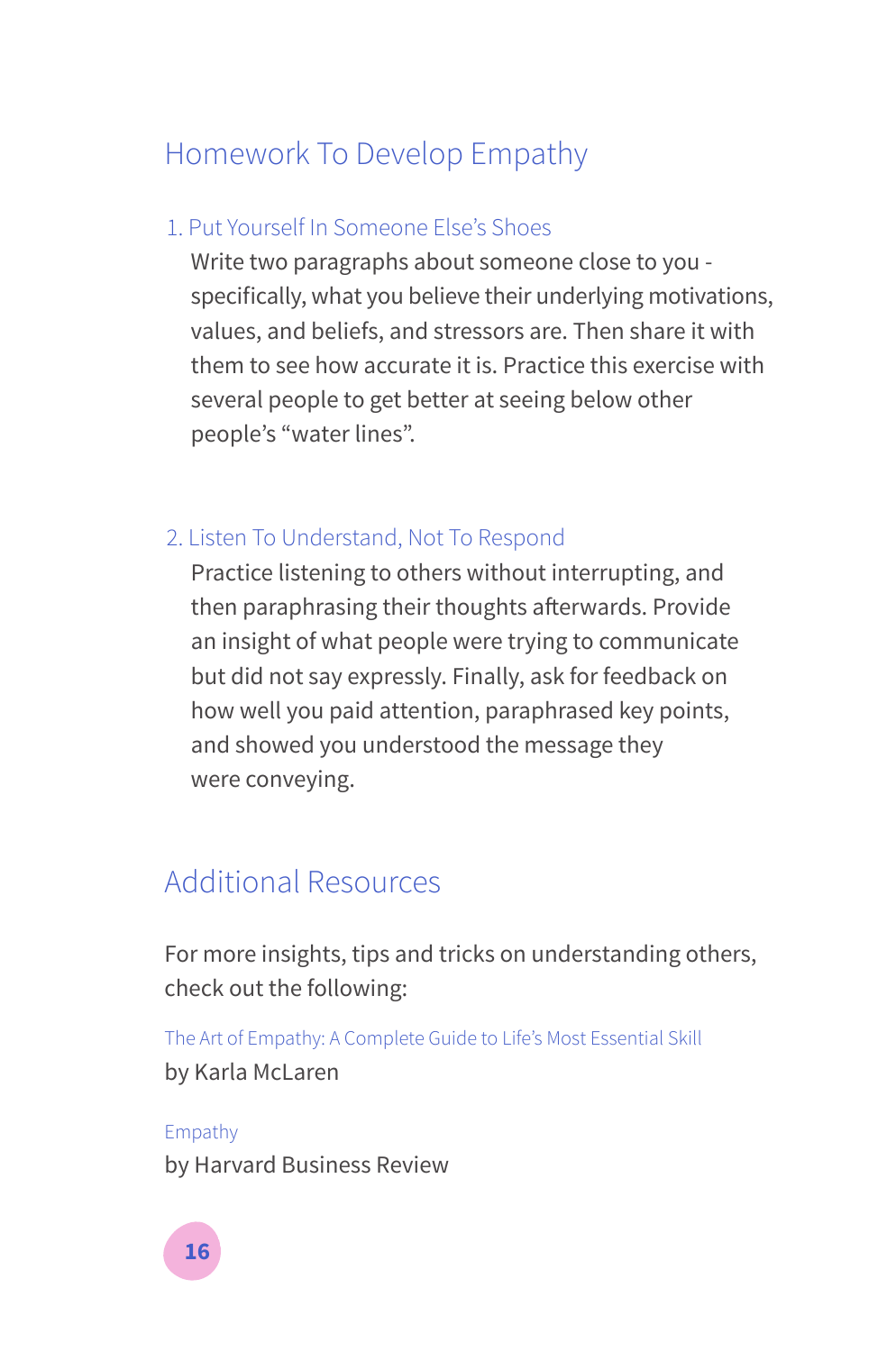

# Social Skill

Social skill is all about making the right choices. In order to get people to buy into your vision, you need to go beyond simply understanding your audience, and work to build enthusiasm by knowing how to appeal to their emotions, ideals, and values, depending on the person.

## Consider The Following Scenario

You're struggling to get everybody on board with a new strategy at work.

As a manager, the wrong thing to do in this case would be to use your power over others to force them to get with the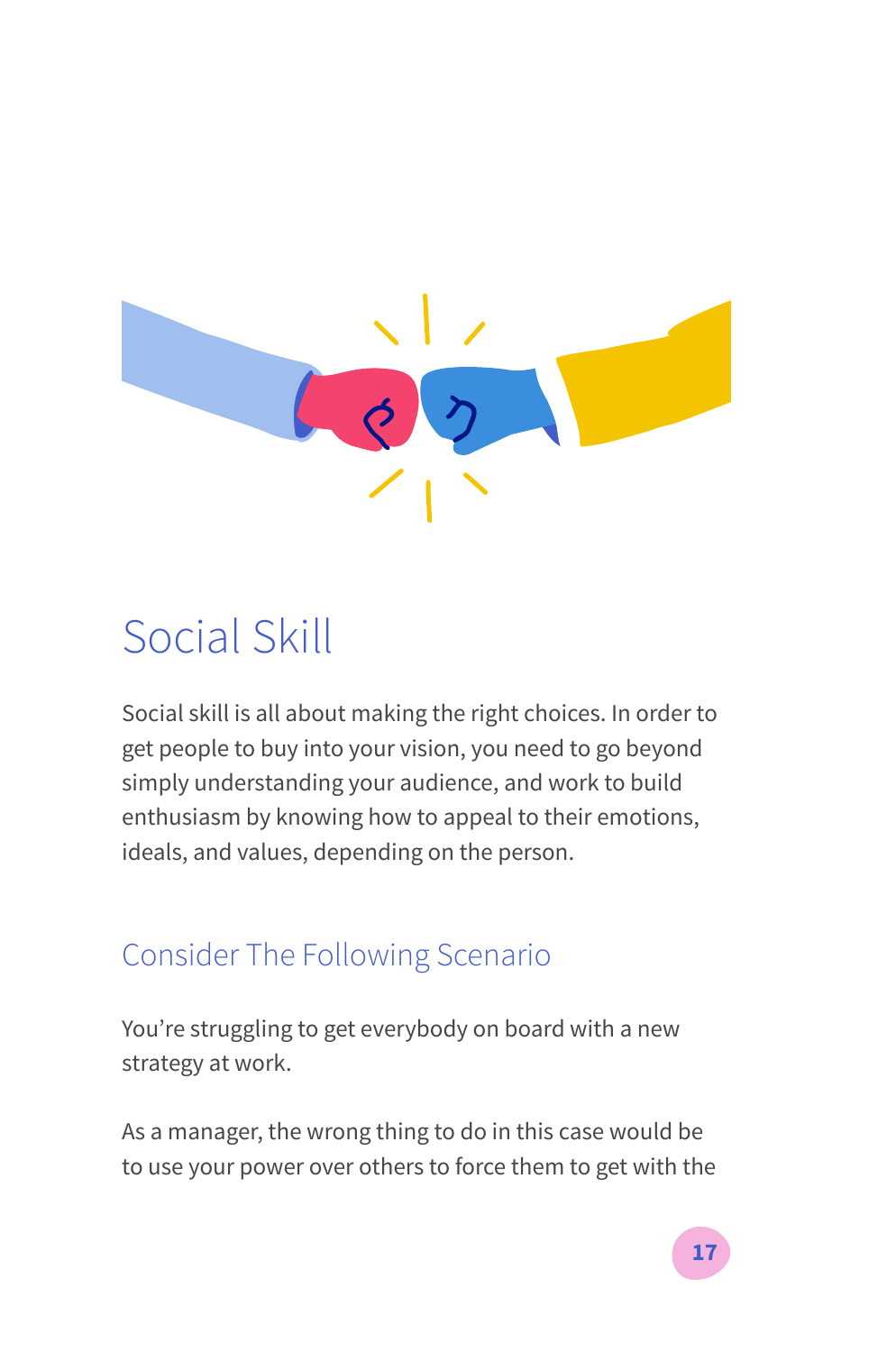program. Threats, peer pressure, and authority are all influencing techniques you should avoid as they lead to strained relationships, and a toxic work environment that nobody wants to be part of.

Even if adopting that new strategy at work is the most logical decision you've ever made, not everybody will be persuaded with facts and rational arguments alone. They might buy you compliance, but you'll probably not get the kind of commitment or engagement you need. For that reason, your most effective influencing technique will be inspirational appeal – connecting the overall goal to the other person's values and ideals. This is where empathy comes into play since the better you understand your team members' core values, the better you can appeal to them.

Of course everyone is different, and recognizing how best to appeal to each of your employees will take time and practice, but in the end it's an essential element of creating a strong culture within your group. Follow the homework instructions below and see how being able to positively influence others will get you where you want to go!

### Homework To Develop Social Skill

#### Role Play

Ask a trusted colleague, team member, or friend to try out these proposed role-plays with you. We've listed out the 7 different influencing techniques some of which are good,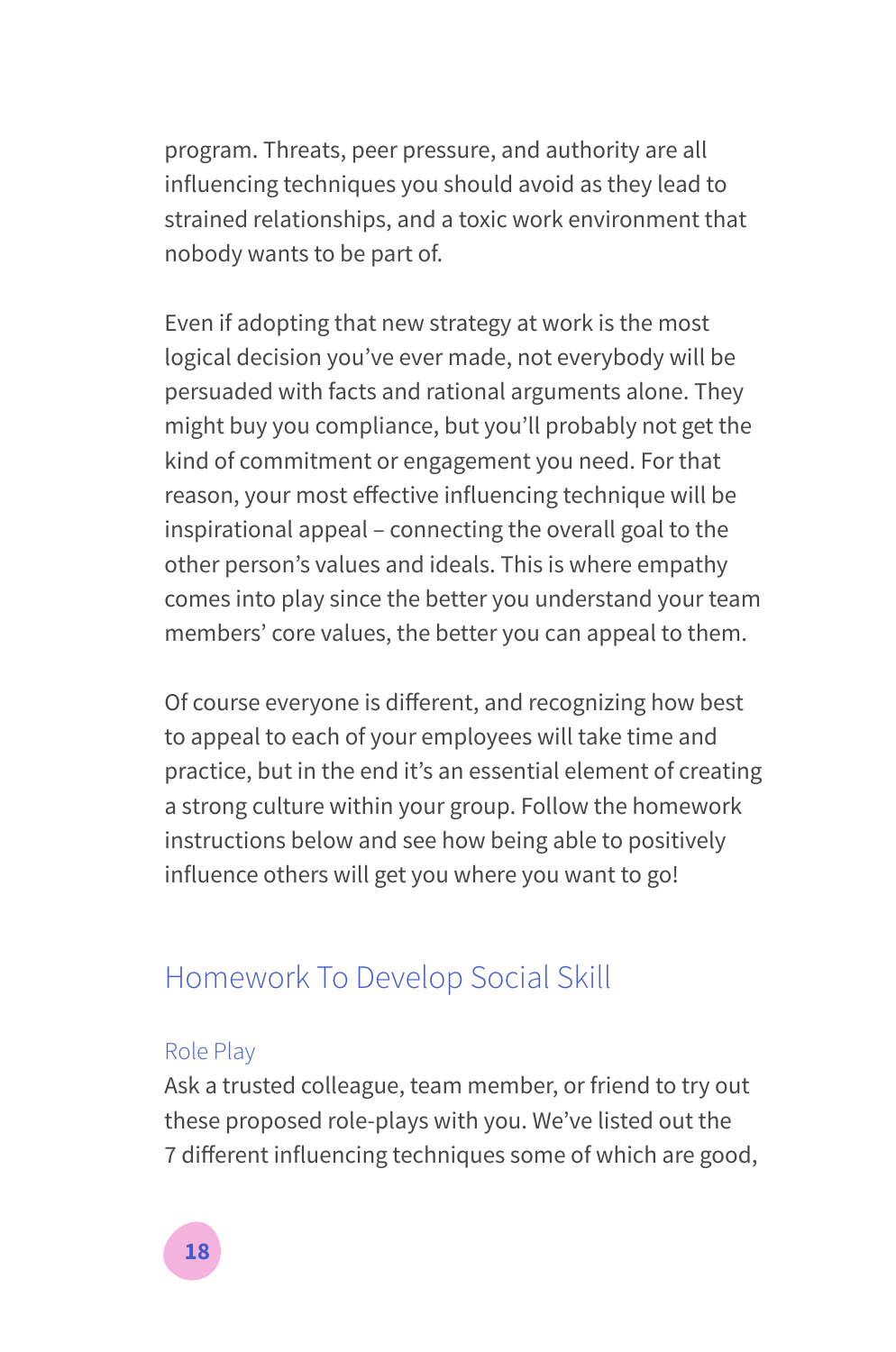some bad. Role play them all if you like, but your goal should be to only use the one's highlighted in blue in your actual day-to-day as they're the ones that will put your social skills to use, and make you a positive influencer, and better leader.

Pay attention to how you're phrasing things, write down your observations and ask the other for feedback. Take it to the next level by asking someone else to act as an observer to provide an additional perspective.

#### Role Play Scenarios:

- Optional warm up convince the other person to parachute out of a plane with you.
- A superior complains to you about the person you just hired being too slow to complete tasks – convince them to be patient with the new hire.
- Try a real-life scenario that you're presently struggling with!

#### 7 Influencing Techniques

- **Rational persuasion**  using logic, facts, and/or evidence (do it because of fact fact fact)
- **Inspirational appeal** building enthusiasm by appealing to others' emotions, ideals or values (this is why doing this is important)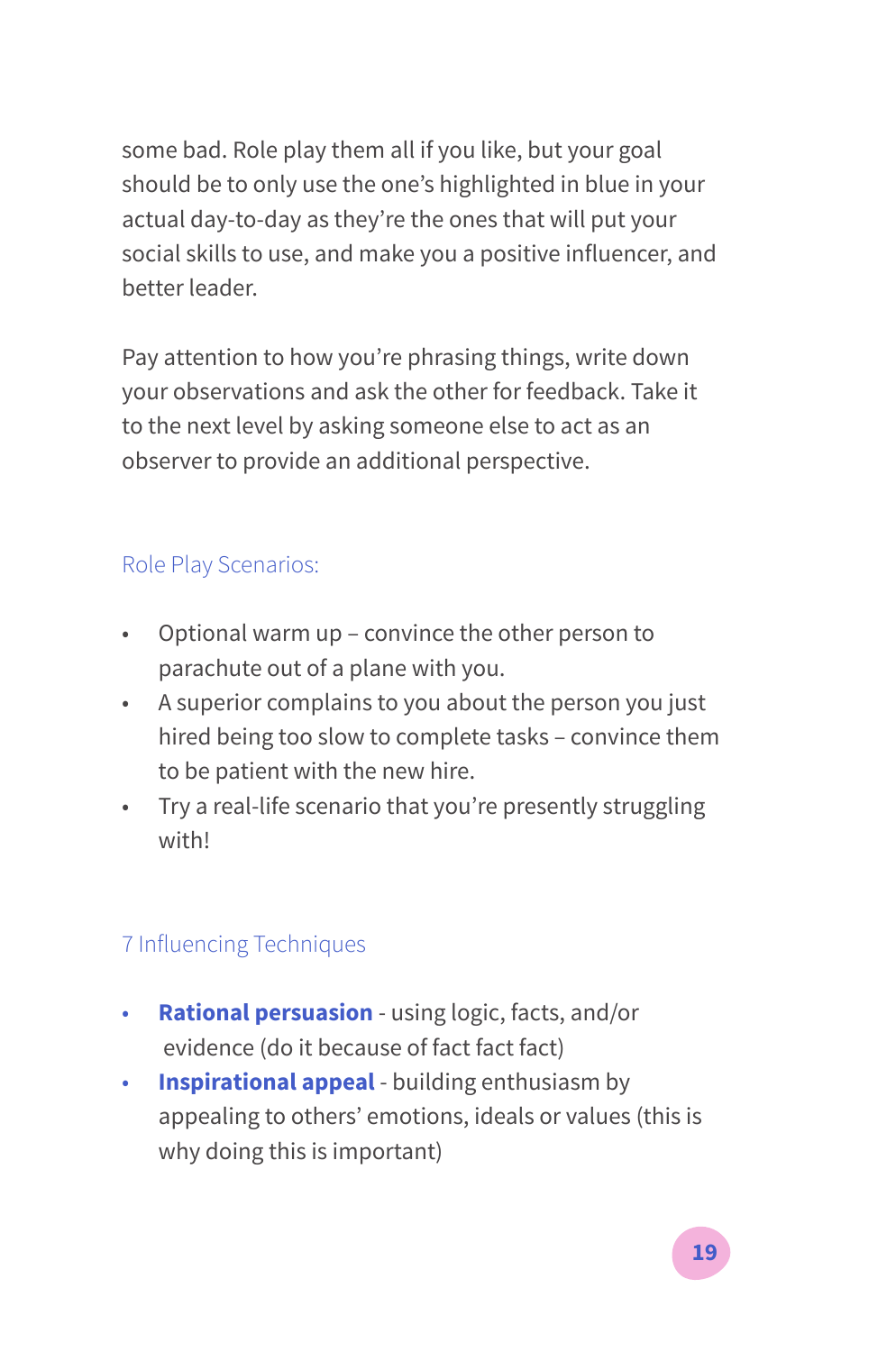- **• Exchange\*** proposing a give-and-take in which someone does something for you, and you do something for them in return (do this for me and I'll do that for you)
- **• Personal appeal\*** referring to friendship and loyalty when making a request (c'mon, do this for me)
- **• Threats\*** focusing on the potential punishment (do this or some negative consequence will occur)
- **• Peer pressure\*** peer group exerting influence to persuade an individual (do it because we're all doing it)
- **• Authority\*** basing a request on your authority or right, organizational rules or policies (just do it because I'm your boss)

\*Note that just as you should generally never use threats, peer pressure and authority, you should also avoid using exchange and personal appeal, despite them being less problematic. Employees shouldn't feel like they owe you something, but rather be motivated by the bigger picture. Putting people first is key to leading them effectively.

### Additional Resources

We've listed some great books below for learning how to positively influence others, but don't forget – practice is key!

- Influence: Science and Practice by Robert Cialdini
- Yes!: 50 Scientifically Proven Ways to Be Persuasive by Noah J. Goldstein
- Becoming a Person of Influence: How to Positively Impact the Lives of Others

by John C. Maxwell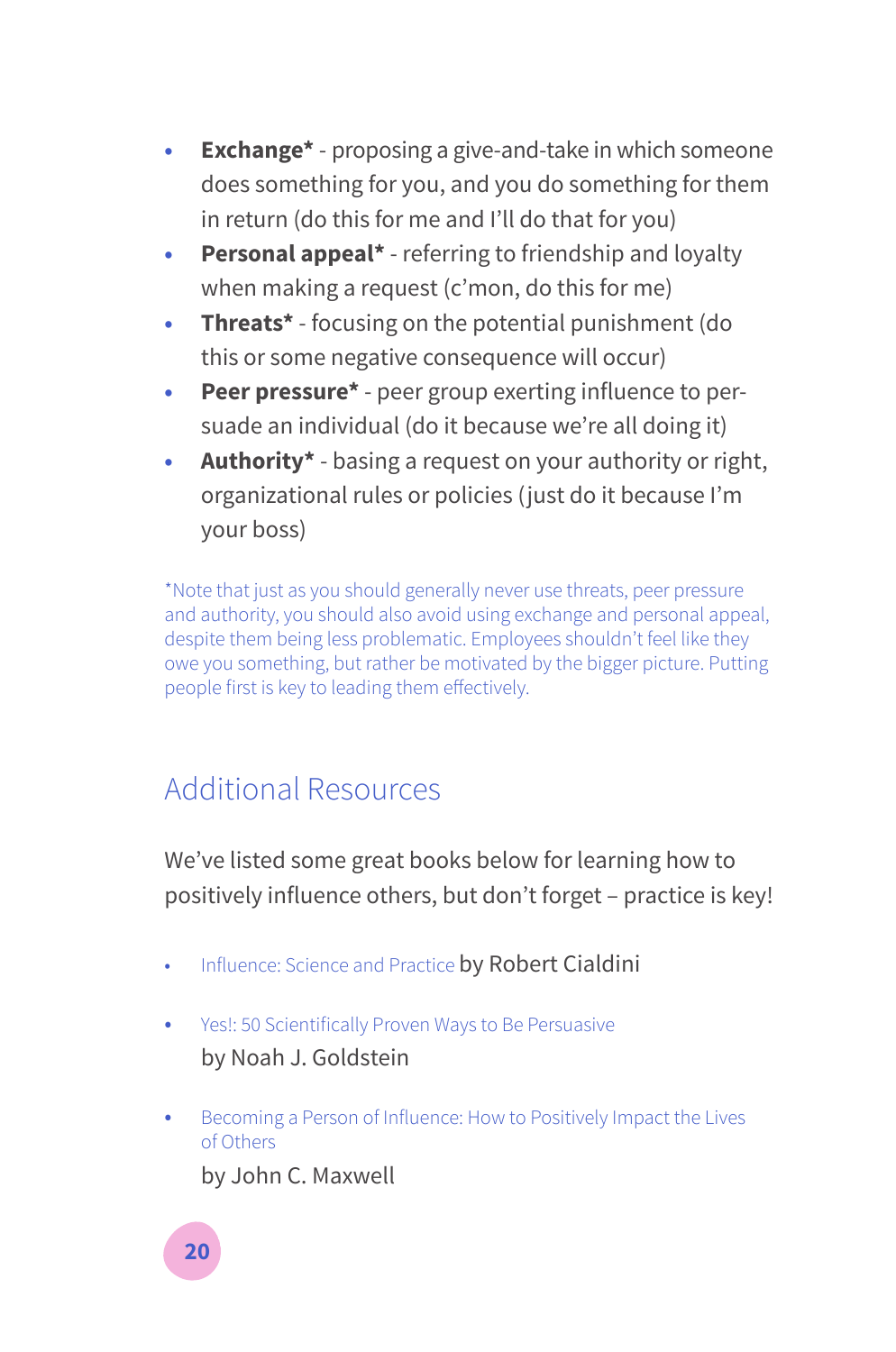

# Motivation

Helping your teams to understand the relationship between what they care about and what they're doing is the key to motivating them in a meaningful way.

## Consider The Following Scenario

Your team isn't motivated to work hard on a project. You've tried different incentive levers (bonuses, the promise of promotions, etc.), but team members just aren't interested in giving it their all.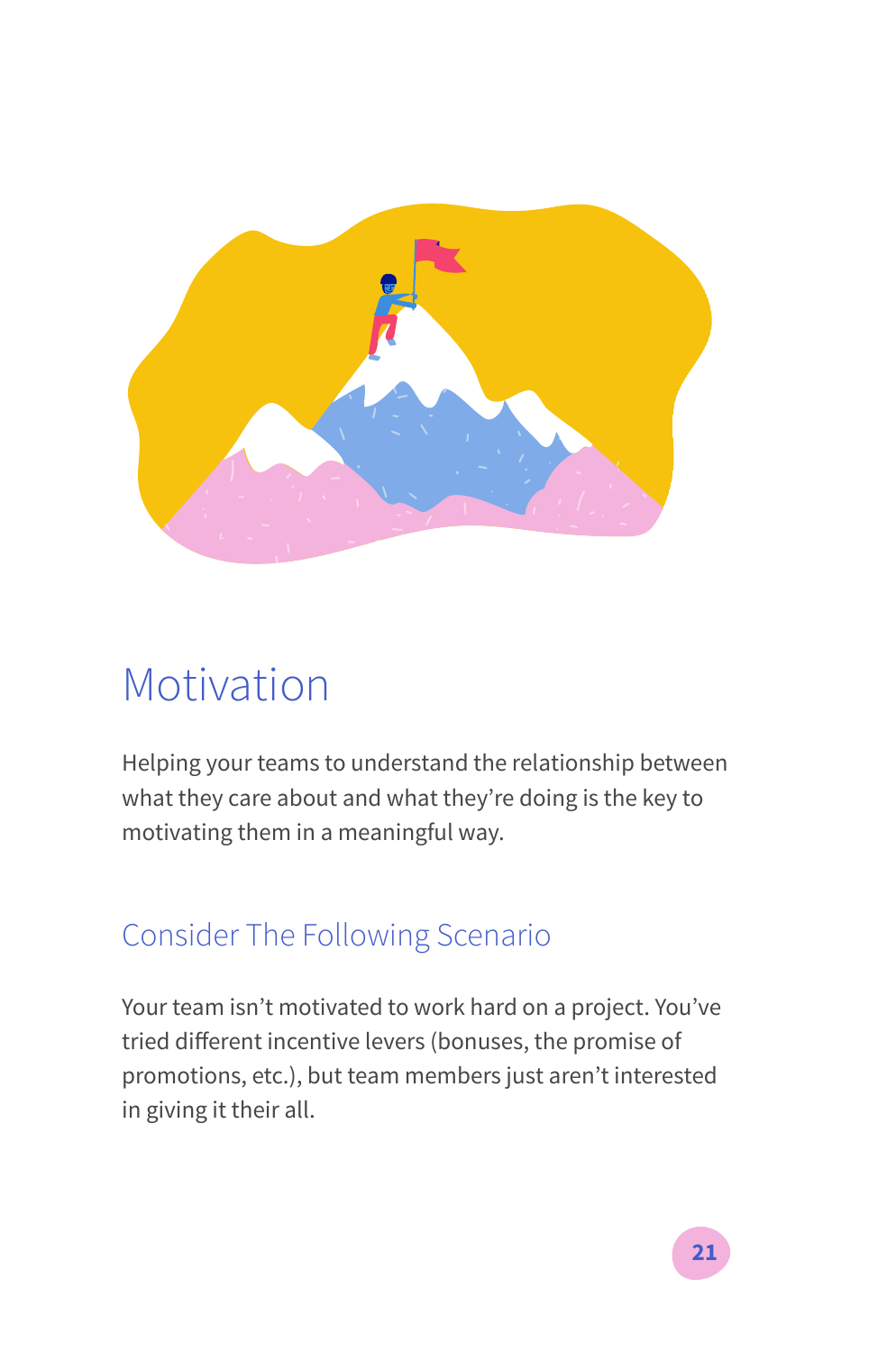Unfortunately for all of us, work can't always be rainbows and sunshine... which is why sometimes we struggle to find the drive to do the less pleasant parts of our job. External motivators like money, prizes, and praise only work in the short term. We're all best motivated in the long term when we're intrinsically driven. In other words, as humans, we need to find satisfaction in the work itself. And as a leader, you're at your best when you're helping others find that motivation.

You may be thinking to yourself, "I'm not a life coach!" but with an understanding of empathy and influence you already know how to find out what drives your employees. Now, the only missing ingredient is the ability to align your team's values and goals with those of the company to create a sense of purpose. When people see that the efforts they put in are towards a goal they actually believe in, they'll be much more likely to go the extra mile.

What's more, when employees are intrinsically-motivated, they're more likely to feel committed to the team and to the organization. And committed employees won't be as easily swayed by the big salaries and fancy perks (nap pods anyone?) that headhunters will dangle in front of them.

Follow the homework instructions on the next page to get better at leading and motivating others.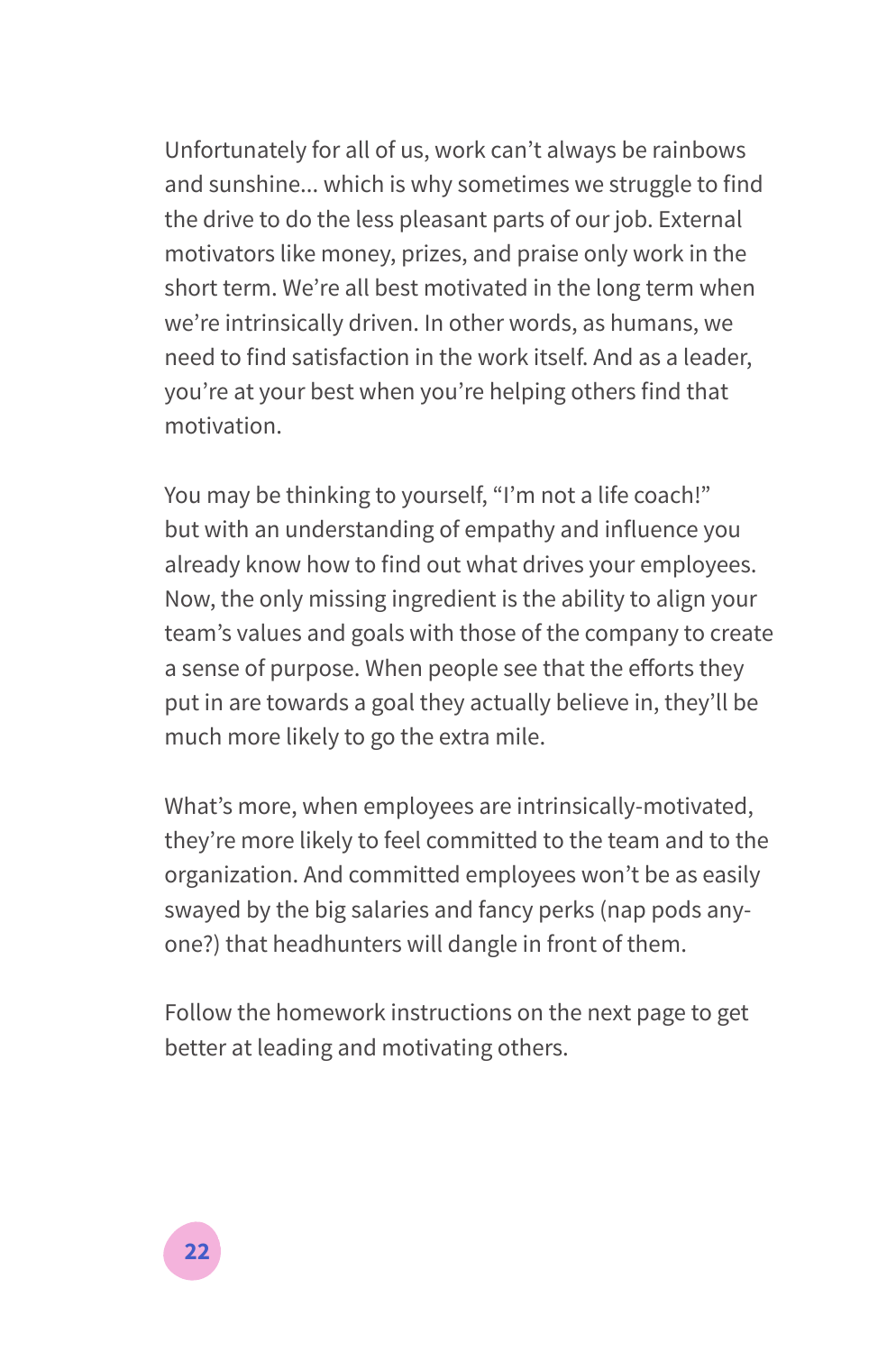## Homework To Motivate Others

#### Informal One-On-Ones

Schedule informal one-on-ones with your team members. Help them understand in advance that the purpose of the one-on-one is to get to know each other better, and also to focus on their development. During these one-on-ones you should:

1. Get to know them by uncovering what drives them what their values and goals are, what the best version of themselves looks like to them.

**Bonus:** This will also help you with empathy and influence! Do this by being genuinely curious about them and asking questions like "What makes you happy?". If your interest in them is authentic, you'll be surprised at how open they'll likely be.

- **2.** Help them draw connections between these insights and your company's mission, vision, and values.
- **3.** Brainstorm ways for them to accomplish their goals within the company.
- **4.** Ask them to develop an action plan with specific benchmarks for success that can help them track and accomplish those goals. This will foster a sense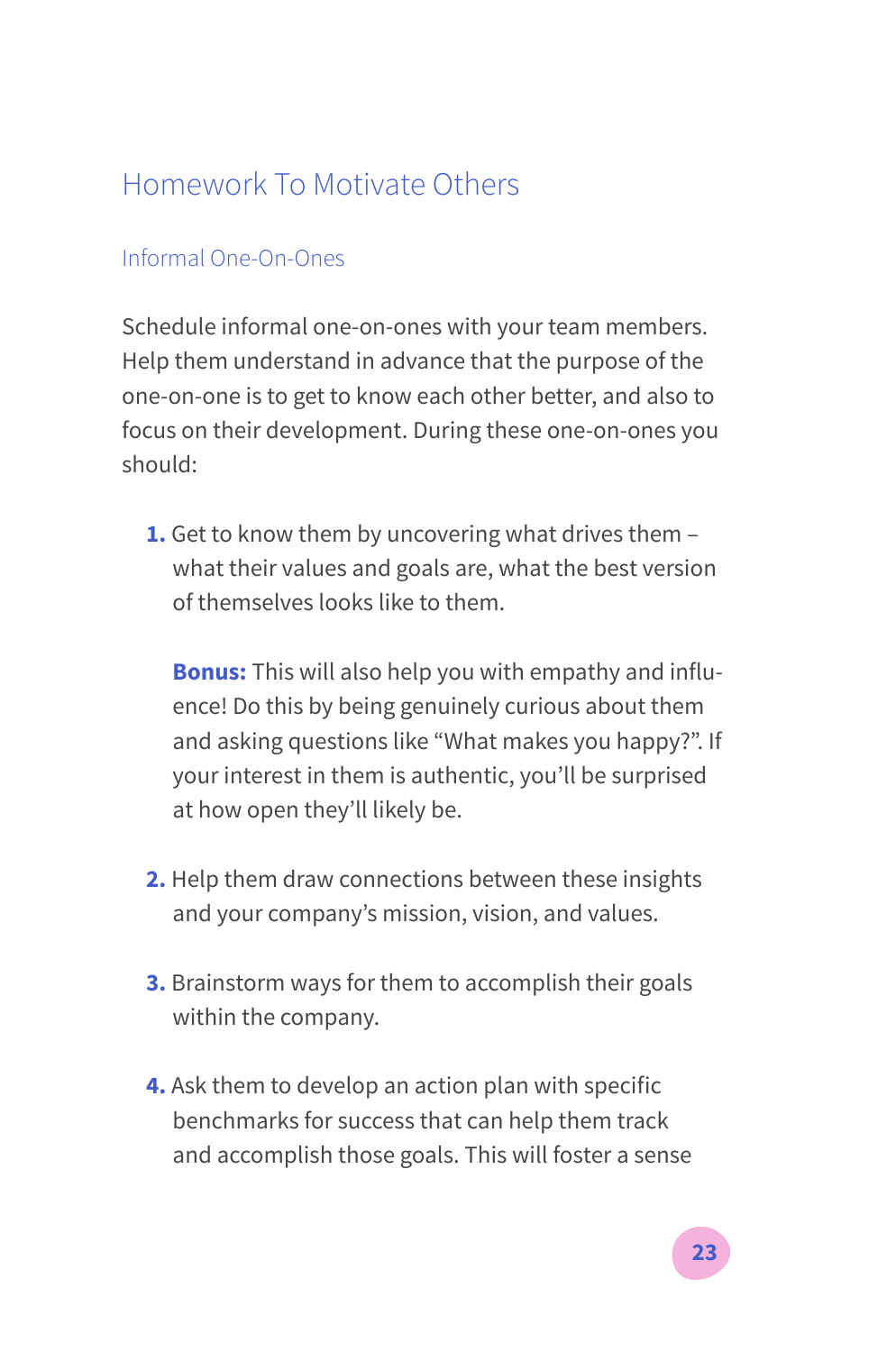of autonomy and mastery for employees. By setting their

own goals, they're taking the opportunity to direct their own lives and also develop skills that are important to them.

**5.** Establish scheduled check-ins where you go over their progress and offer help.

#### Additional Resources

There are several layers to intrinsic motivation. Here are some books to dive deeper into what drives people:

Drive: The Surprising Truth About What Motivates Us by Daniel H. Pink

Amplifiers: The Power of Motivational Leadership to Inspire and Influence by Matt Church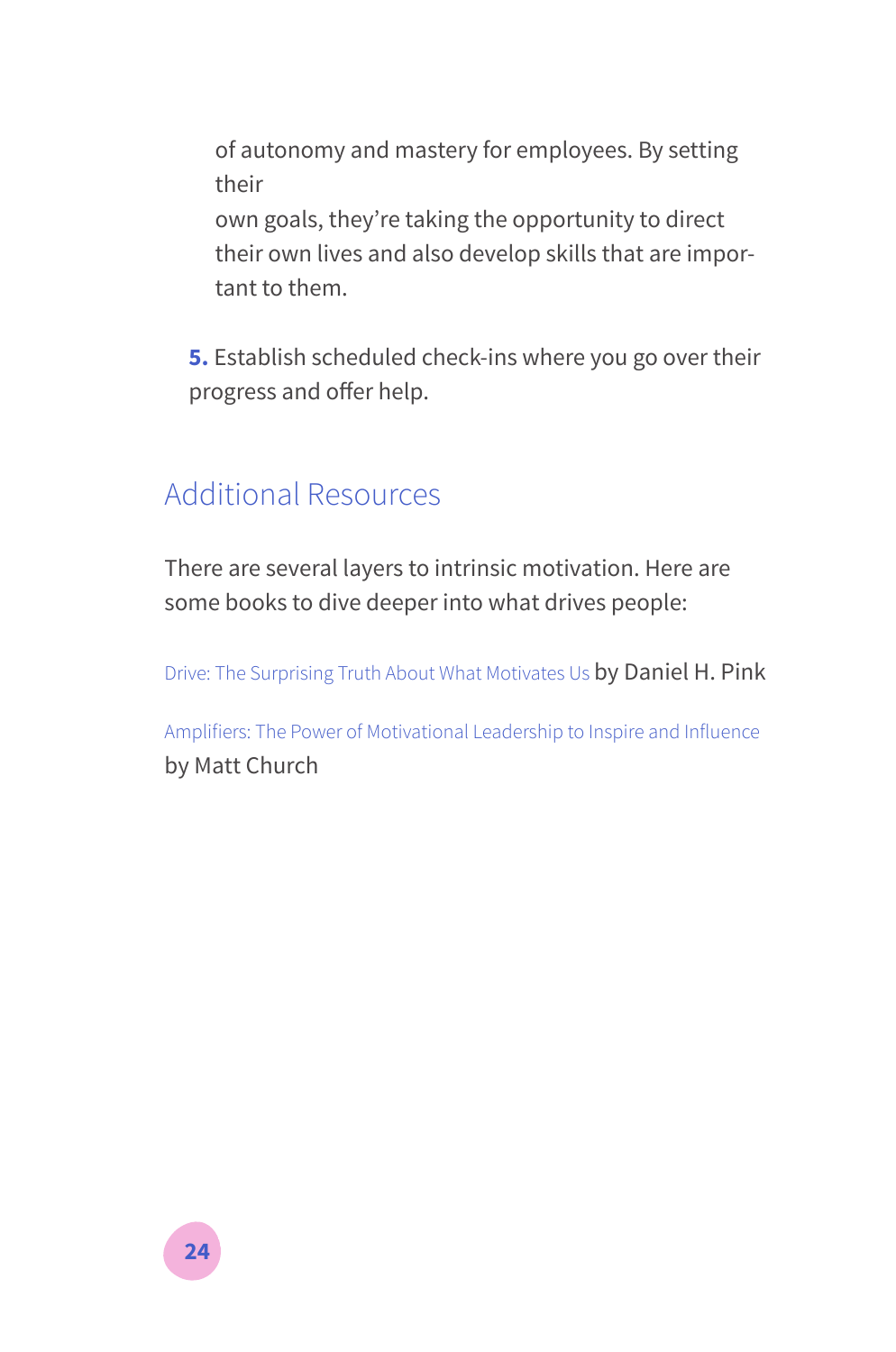

# Well Done! You Crossed The Finish Line.

The skills you've practiced – self-awareness, self-regulation, empathy, social skill, and motivation – all revolve around our relationships with ourselves and with each other. This is because people are at the heart of innovation, and need to be treated as such. Technology without the power and passion of human insight can only take us so far. The more you put your people first, the more you'll be able to drive them to their full potential, and beyond, again and again.

If you ever need a reminder of how to best put people first, here's a quick recap of the course's key takeaways:

• Frequently reflect on your strengths and weaknesses to build a clear understanding of yourself, for yourself.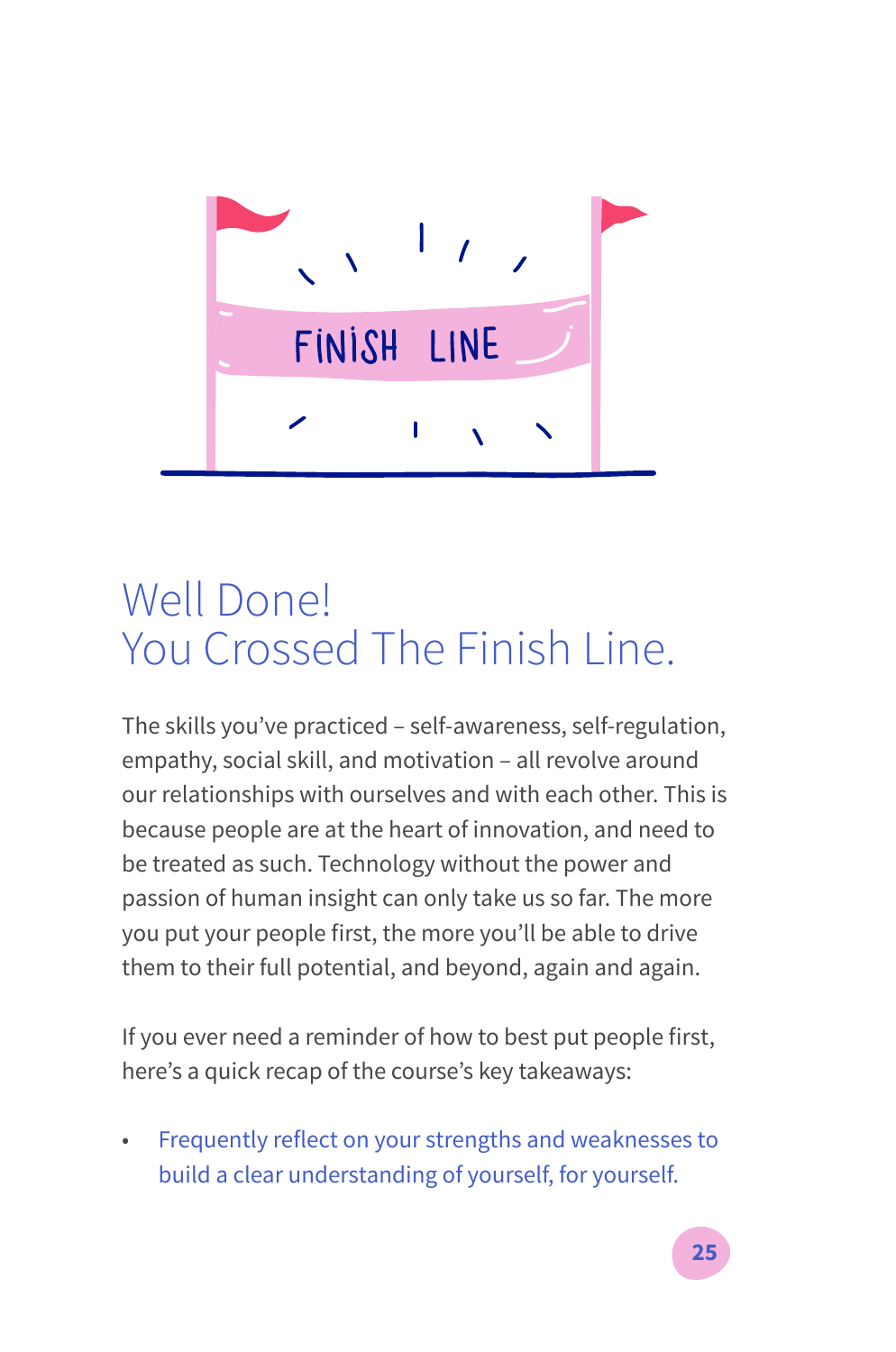- Work on adjusting your perceptions of the events that affect you so you can change your behavior to let you better manage situations in new, positive ways.
- Get curious, actively listen, open up and practice empathy with everyone you can to understand others at their core.
- Use inspirational appeal as a technique to influence others.
- Help others find purpose in their work by connecting their goals to your organization's mission.

But your self-improvement doesn't have to stop here. Try to repeat the homework exercises throughout your career. As you've probably discovered, these aren't just exercises for the sake of it. You're building better relationships and a better team culture as you go! When it comes to learning anything, there's really nothing better than experience, reflection, feedback, and of course...practice. If at first it all feels awkward, push through! We guarantee that the more you practice, the better you'll do!

And if you're looking for any other resources to help you keep building those amazing leadership skills, Officevibe has you covered.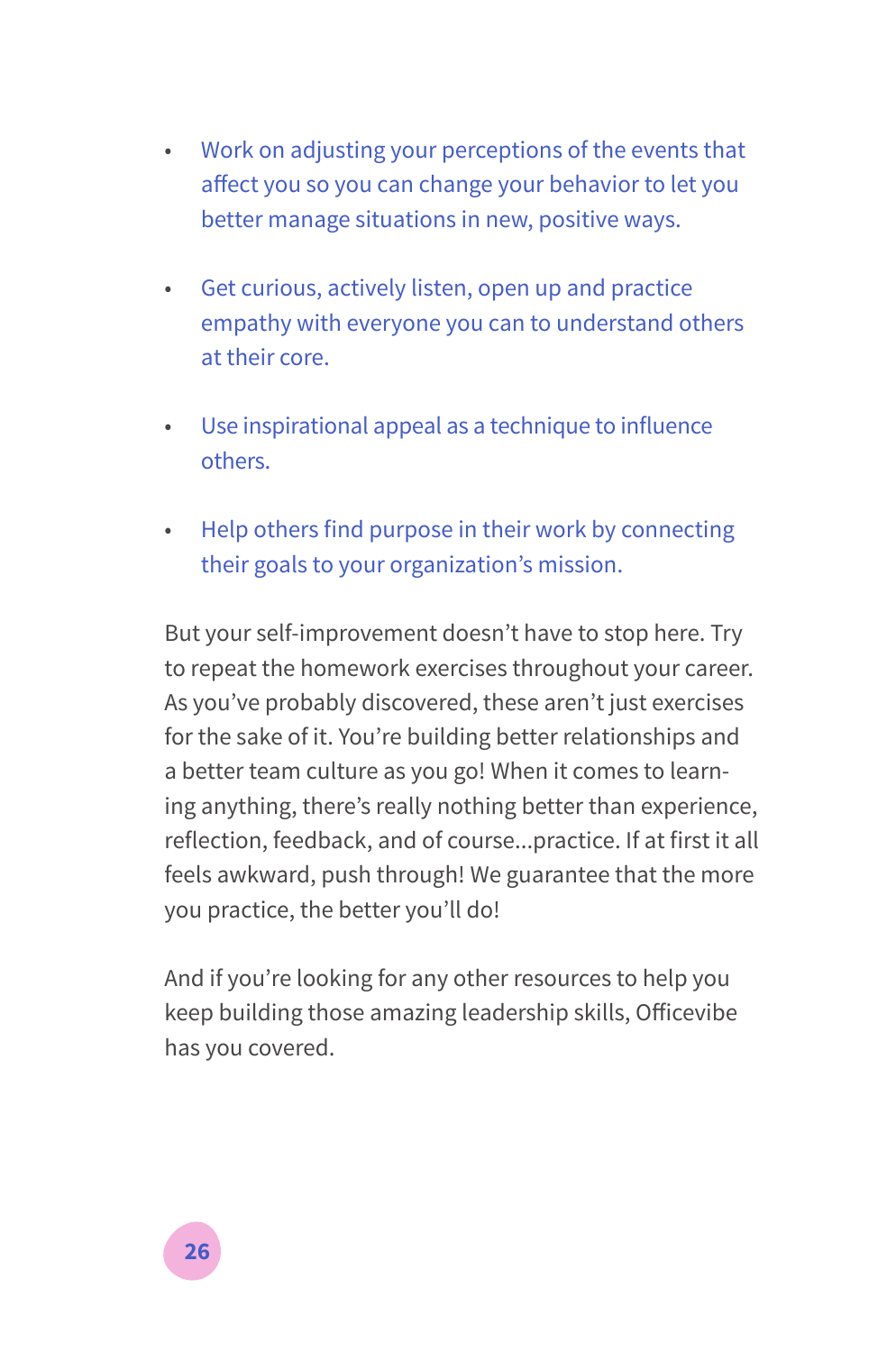Visit the Officevibe Blog for over 300 articles, guides, and templates covering every issue and topic a manager might need.

Sign-up for Officevibe's FREE employee engagement software guaranteed to help you and your employees work better together. No limited trials. No credit cards required. Just unlimited free access for you and your team.



The Officevibe team

**officevibe.com**